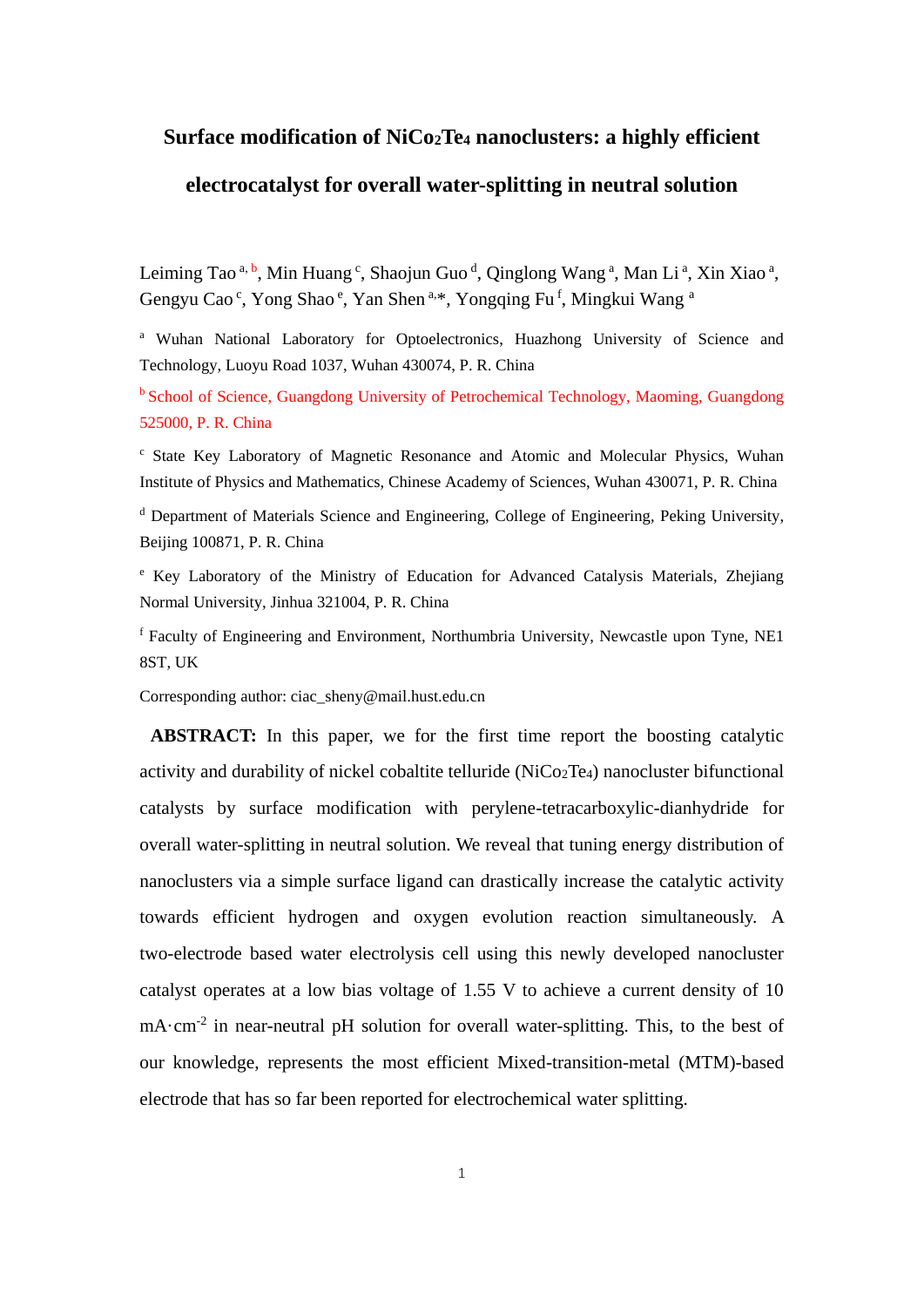# **KEYWORDS:** Nanocluster; NiCo<sub>2</sub>Te<sub>4</sub>; Water splitting; Electrocatalyst;

Mixed-transition-metal

# 1. Introduction

Electrochemical water-splitting is one of the most promising methods to efficiently produce hydrogen (and oxygen) for generating clean and renewable energy. Since the first observation of water electrolysis by van Trostwijk and Deiman in 1789, many different types of electrolysis cells have been proposed and constructed to produce hydrogen, mainly including alkaline electrolyzer, polymer electrolyte membrane electrolyzer (acidic), and solid oxide electrolyse.<sup>[1]</sup> Different electrolyzers function in slightly different ways, mainly due to the different type of electrolyte material and catalyst involved. Several metal oxides or metal phosphides routinely used for water splitting typically run at very high (alkaline) or low (proton exchange membrane) pH, which makes them prone to corrosion.  $[2, 3]$  Consequently, there is a need to move away from the extreme pH regimes characteristic of such traditional commercial devices because such corrosive conditions limit the types of electrodes and cell components.<sup>[4]</sup> Therefore, it remains a great challenge to develop efficient, durable, and low-cost new-generation catalysts for electrochemical water-splitting reaction in neutral solution. Mixed-transition-metal (MTM)-based electrocatalysts have emerged as novel pH-universal electrocatalysts for water-splitting, owing to their desirable electrical conductivity, synergistic effect of bimetallic atoms, and structural stability. [5, 6] The hydrogen evolution reaction (HER) activities of MTM-based electrocatalysts, *e.g.*, Ni/Co-based phosphides/selenides/sulfides/ oxides (Ni-Co-A, A=P, Se, S, O), are highly dependent on the adsorption strength of hydrogen to the anions (A). For example, Yu *et al*. suggested that P substitution of anions (A) in the Ni-Co-A could modulate the electron configuration, lower the hydrogen adsorption energy, and facilitate the desorption of hydrogen on the active sites, resulting in superior HER catalytic activity in alkaline solution. <sup>[7]</sup> In this case the transition metal tellurides (TMT) materials have attracted increasing interest for applications in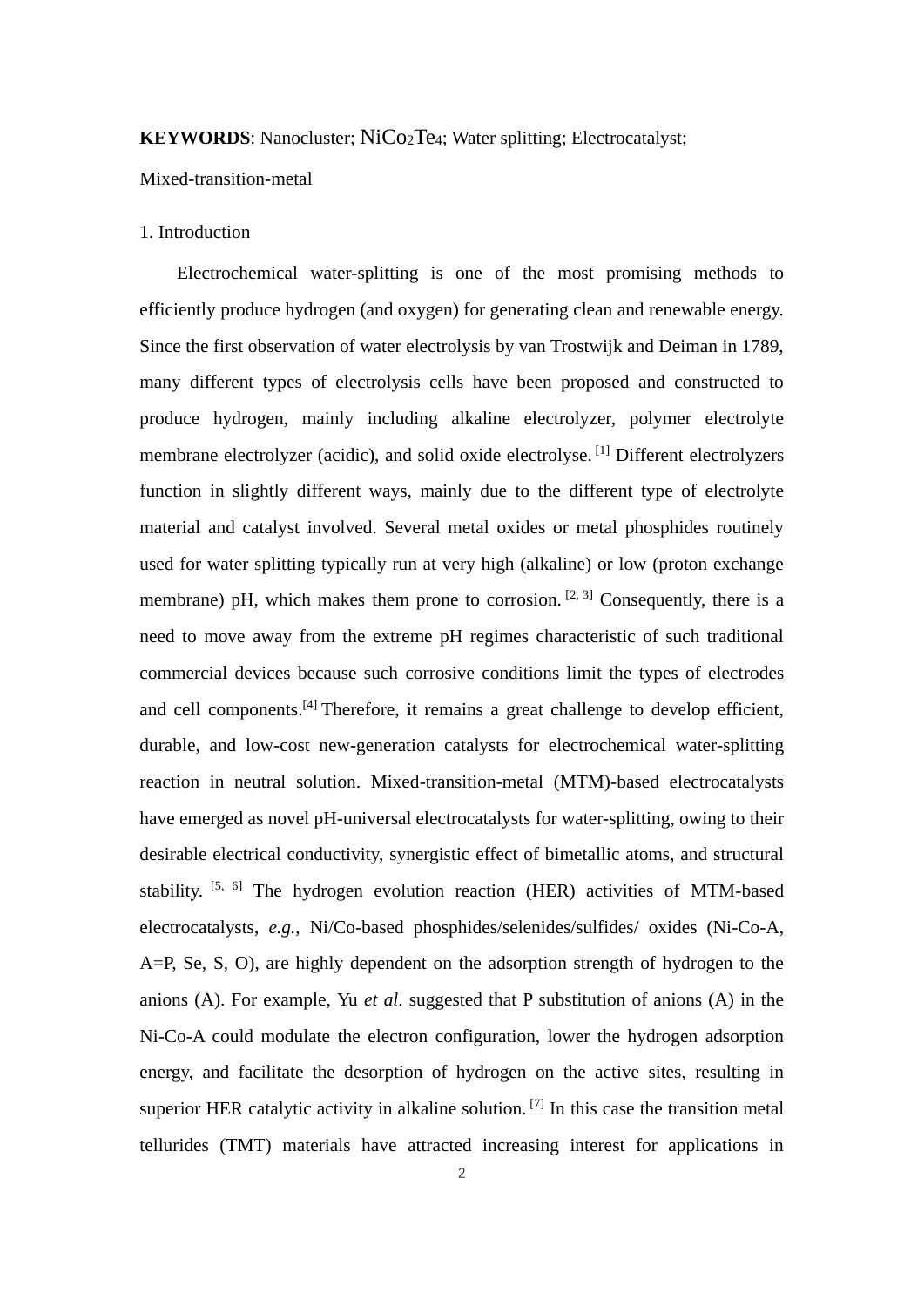electrochemical water splitting. The CoTe<sub>2</sub> possesses a low adsorption strength for  $H_2$ and thus presents highly electro-catalytic activity toward the HER. [8] This works well with the NiTe<sub>2</sub> toward the HER, which shows a comparable activity  $(276 \text{ mV@10})$ mA·cm<sup>-2</sup>) to the CoTe<sub>2</sub> (246 mV@10 mA·cm<sup>-2</sup>) in acid solution. <sup>[8, 9]</sup> These good performances are obtained in acidic solutions. It is noticed that there are few bifunctional catalytic materials exhibiting outstanding HER/OER activities in neutral-pH electrolytes. For example, very recently the Janus nickel cobalt phosphide catalysts have demonstrated remarkable activity and stability in neutral-pH water splitting. [10]

Recently, nanometer-sized clusters (1-5 nm typically) have opened a doorway for new generation of highly efficient electrocatalysts with remarkable catalytic activity and selectivity.  $[11, 12]$  For example, the bimetallic PtAu<sub>24</sub> nanoclusters have showed excellent electrochemically catalytic activity for H<sub>2</sub> production in acidic solution.<sup>[11]</sup> This can be attributed to their large surface/volume ratio and tunable electronic structure when the surface properties are the major concern for catalysts. In this regard, a large percentage of atoms are on or near the surfaces for clusters in such a small size regime. Particularly, the existence of vast interface between nanoclusters and the surrounding medium plays a profound effect. However, for practical application the long-term stability of nanocluster-based catalysts generally needs to be improved significantly.<sup>[13]</sup> Furthermore, the catalytic performance of clusters may become worse significantly as decreasing their size presumably due to slow transport of carriers. Therefore, various strategies including surface ligand engineering have been proposed to solve above-mentioned issues.  $[10, 14]$  Indeed, some ligands can act as "poison", limiting the accessibility of active sites as well as a "promoter", resulting in an unpredicted activity and stability.  $[15-17]$  Currently, the surface ligands are only limited to small molecule ligands or graphene-molecule supporting layer systems. Therefore, it is urgent to develop new surface modifier with function of both ligand engineering and supporting layer for fine-tuning of nanocluster's properties.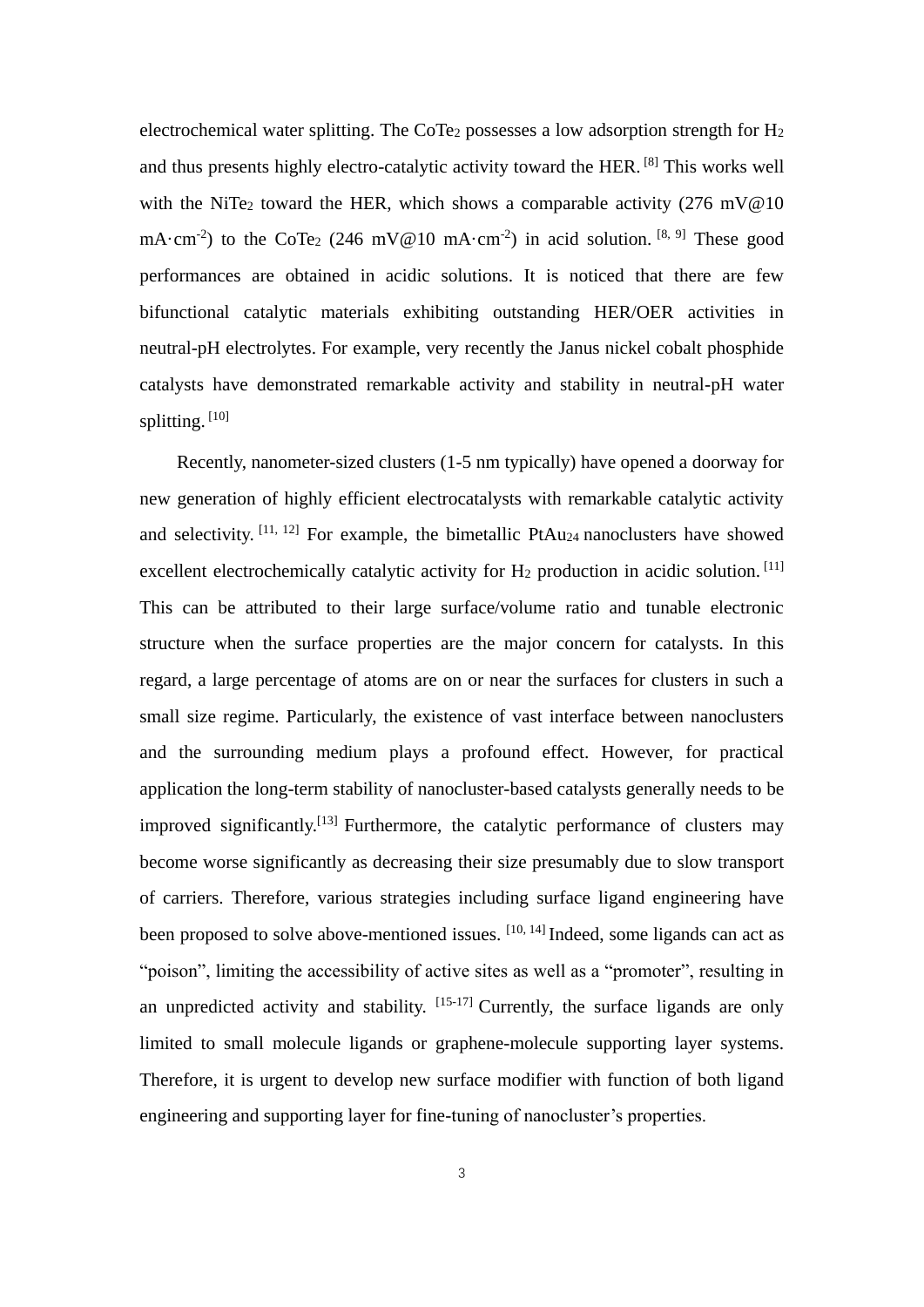This study, for the first time, reports a new electrocatalysts based on nickel cobaltite telluride (NiCo2Te4) nanoclusters for highly efficient water-splitting reaction in neutral solution. The NiCo<sub>2</sub>Te<sub>4</sub> nanoclusters decorated with perylene-3,4,9,10-tetracarboxylic dianhydride (PTCDA) can be efficiently synthesized *via* an organic phase reaction process. The planar PTCDA molecule, consisting of a perylene core and two anhydrides, possesses high carrier mobility and excellent chemical stability.  $[14]$  The newly designed catalyst of NiCo<sub>2</sub>Te<sub>4</sub>/PTCDA exhibited an overpotential of 60 mV at 10 mA $\cdot$ cm<sup>-2</sup> and a turnover frequency of 20.9  $s^{-1}$  at a potential of -100 mV (vs. RHE) during the HER electrocatalytic activity in near-neutral pH solution. Additionally, this catalyst showed a high catalytic activity towards OER with a low overpotential of 120 mV at 10 mA $\cdot$ cm<sup>-2</sup>. A current density of 10 mA·cm<sup>-2</sup> can be easily achieved at an applied cell voltage of 1.55 V across the neutral pH solution electrolyzer when this bifunctional electrocatalyst is applied as both the anode and cathode simultaneously.

# 2. Experimental Section

Reagent clusters of Co(acac)<sub>3</sub> (1 mM), Ni(acac)<sub>3</sub> (0.5 mM), oleic acid (6 mM), oleylamine (6 mM), and benzyl ether (20 mL) were mixed and magnetically stirred inside a three-necked flask under a constant flow of nitrogen. The mixture was heated to 200 °C for 30 min and then 2 mL of TOP-Te at 1 M mixed with 4 mL of oleic acid was quickly injected inside at 275 °C under the protection of nitrogen gas. The mixture was heated at 265 °C for another 10 min. The obtained mixture with a black-brown color was cooled down to room temperature. Under ambient conditions, ethanol (40 mL) was added into the mixture, and a black precipitate was obtained and then separated via centrifugation. The black product was dispersed into the hexane in the presence of oleic acid (0.05 mL) and oleylamine (0.05 mL). Centrifugation (10,000 rpm for 10 min) was applied to remove any undispersed residues in the solution. The product of  $\text{NiCo2Te}_{4}$  clusters was then precipitated, centrifuged (10,000) rpm, 10 min) to remove the solvent, and re-dispersed into hexane. Under identical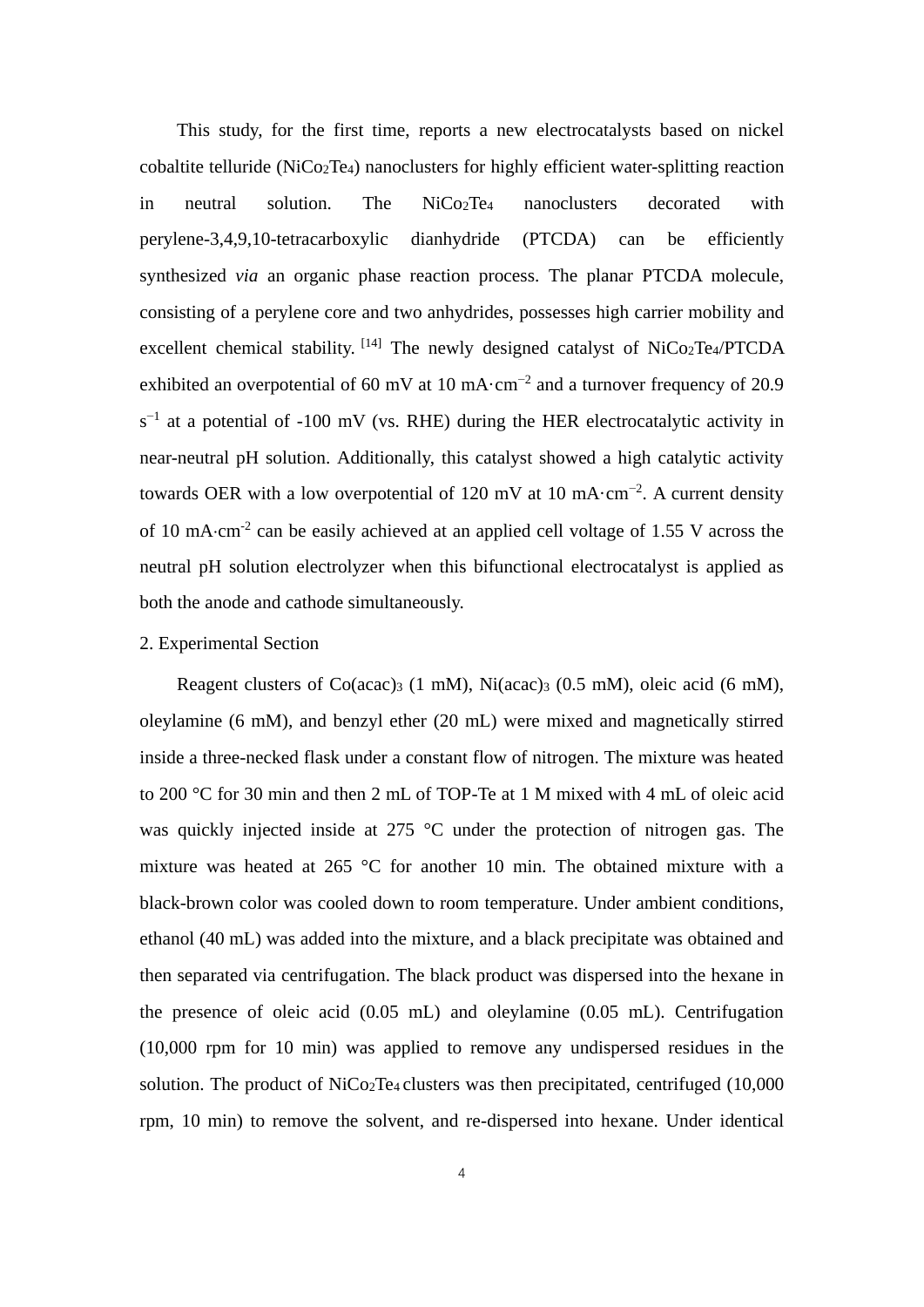conditions, reagents of  $Co(acac)_{3}$  (1 mM) and Ni $(acac)_{2}$  (0.5 mM) with TOPSe, TOPS or TOPO were processed to fabricate  $NiCo<sub>2</sub>X<sub>4</sub>$  (X=Se, S, O) clusters that could be readily dispersed into hexane, and finally a dark red-brown hexane suspension was obtained.

To synthesize NiCo2Te4/PTCDA, 40 mg of PTCDA was suspended in 20 mL of dichloromethane under a constant stirring at 30-35 °C, and then added into a 1 ml of 0.5 mM NiCo<sub>2</sub>Te<sub>4</sub> clusters.  $[14]$  The ethanedioic acid was dissolved into the solution, which was stirred under the protection of nitrogen for 24 hours. The volume of the solution was then reduced by one-half under a nitrogen gas flow, and the solution was filtered to remove any soluble materials. The filtrate was treated with charcoal and evaporated to obtain the final product of 110 mg. A pure sample was given using recrystallization from ether.

Theoretical calculations were based on DFT and performed using a Vienna Ab initio simulation package (VASP) simulation package.  $[18]$  The exchange and correlation functions with a Perdew-Burke-Ernzerh of generalized gradient corrected approximation (GGA)  $^{[19]}$  and projector-augmented wave (PAW)  $^{[20]}$  pseudopotentials were used during the calculations. The wave function was described with a plane wave basis set and an energy cutoff of 400 eV was used. The PTCDA films were modeled with a slab supercell containing two PTCDA molecules. NiCo2Te<sup>4</sup> clusters were put onto the PTCDA molecules at the site where two PTCDA were connected in various orientations to search for the most stable structures. The vacuum thickness was set to be 10.0 Å which separated the slabs. A single  $\Gamma$  point was used in sampling the Brillouin zone due to the numerical limitations. For accurately analyzing the interactions between PTCDA molecules and NiCo2Te<sup>4</sup> clusters as well as the inter-PTCDA interactions, the van der Waals interactions were corrected using the vdW-D2 method.  $[21]$  The effective values of U (U<sub>eff</sub>) for Co and Ni were chosen to be 6.42 eV and 6.31 eV, based on previous study and our test calculations.  $[22, 23]$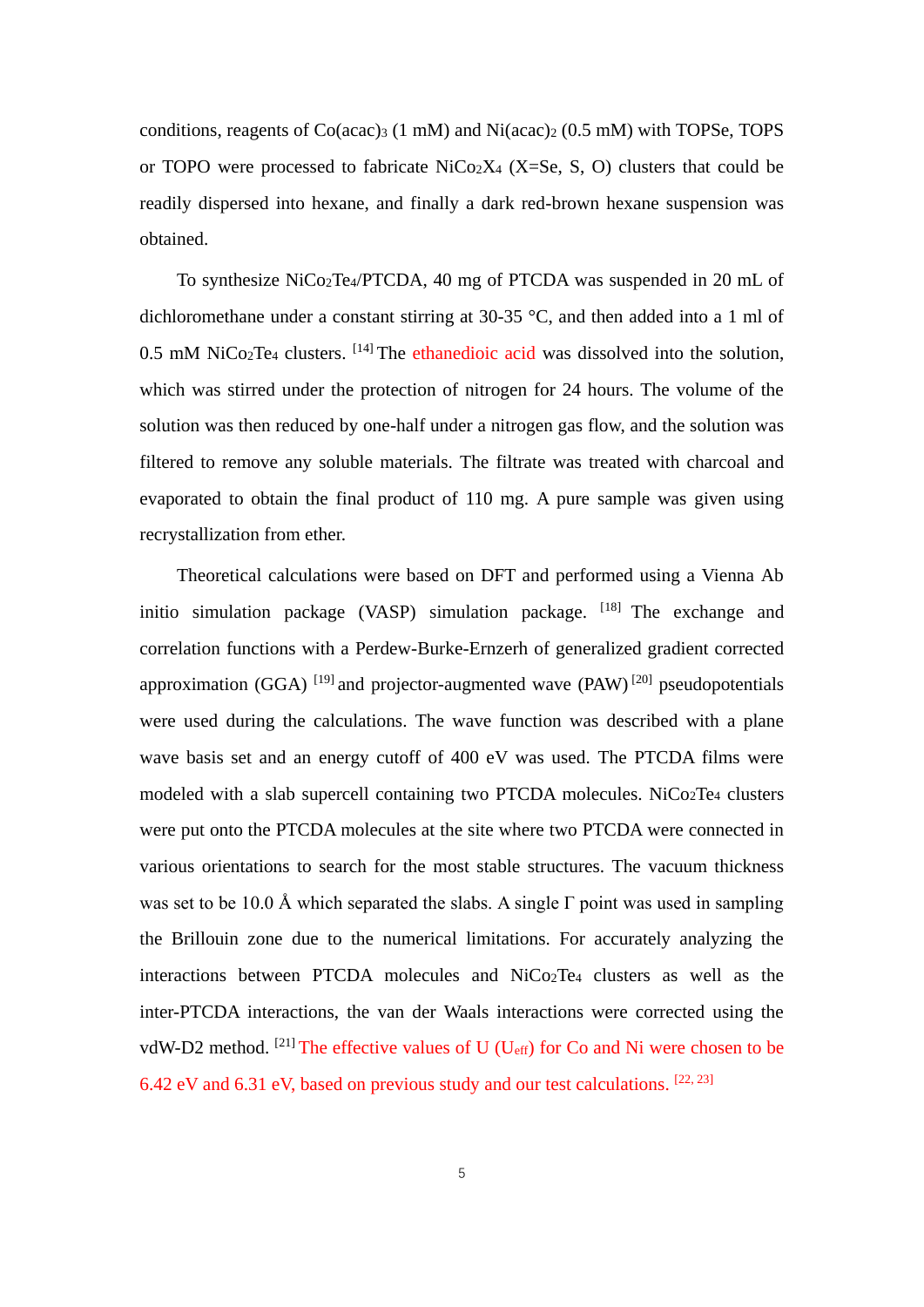#### 3. Results and discussion

The NiCo2Te<sup>4</sup> nanoclusters were firstly synthesized with high-temperature solution phase reaction according to previous reports. [15] The TEM characterization clearly illustrates that the obtained NiCo2Te<sup>4</sup> clusters are about 1.98 nm in diameter with a narrow size distribution (Fig. 1A). The high-resolution TEM image in Fig. 1B reveals an inter-planar spacing of  $0.28$  nm assigning to the  $(011)$  planes of NiCo<sub>2</sub>Te<sub>4</sub> nanoclusters. Fig. 1C shows the XRD patterns of as-synthesized NiCo<sub>2</sub>Te<sub>4</sub> nanoclusters (curve 1) which are perfectly agreed with a cubic structured spinel (space group, FD-3m) with lattice constants of  $a=b=c=7.546$  Å and lattice angles of  $\alpha = \beta = \gamma = 60.007$ ° (figs. S1a and S1b). The diffraction peaks match with those of the CoNiTe<sup>2</sup> (JCPDS card No. 03-065-3377) and NiTe<sup>2</sup> (JCPDS card No. 03-065-3377). The energy-dispersive X-ray (EDX) spectrum characterization and the integrated atomic molar ratio further verify the composition of samples to be NiCo2Te<sup>4</sup> (Fig. 1D). The unique elements distribution (Ni, Co, and Te) of NiCo2Te<sup>4</sup> nanoclusters was further confirmed by EDX elemental mapping (Figs. 1E-1H).

Fig. 2A outlines the synthesis procedures of NiCo<sub>2</sub>Te<sub>4</sub>/ PTCDA nanoclusters through a ring opening reaction among NiCo2Te<sup>4</sup> and planar PTCDA (figs. S1c and S1d) mixture in dichloromethane at 30-35 °C.  $[24-26]$  The diffraction peaks in the XRD patterns of the as-synthesized NiCo<sub>2</sub>Te<sub>4</sub>/PTCDA (Fig. 2B) at  $2\theta > 30^{\circ}$  can be well-assigned to NiCo<sub>2</sub>Te<sub>4</sub> while those less than  $30^{\circ}$  correspond to the planar structured PTCDA (fig. S1e). The well-crystallized  $NiCo<sub>2</sub>Te<sub>4</sub>$  nanoclusters are uniformly distributed onto the PTCDA platform (Fig. 2C and 2D). The binding NiCo2Te<sup>4</sup> onto planar PTCDA was further experimentally verified by X-ray photoelectron spectroscopy (XPS) characterization. For the Te 3d spectrum of NiCo<sub>2</sub>Te<sub>4</sub>, the peaks at 572.3 eV and 582.6 eV correspond to Te<sup>2-</sup> bonds of the Te  $3d_{5/2}$ and Te 3d3/2. For the XPS Te3d spectrum of NiCo2Te4/ PTCDA, the newly appeared peaks at 576 eV and 586.4 eV are assigned to Te-O bonds (Fig. 2E). Fig. 2F shows the C 1s spectra of NiCo2Te4/PTCDA, NiCo2Te4, and PTCDA samples. The peaks at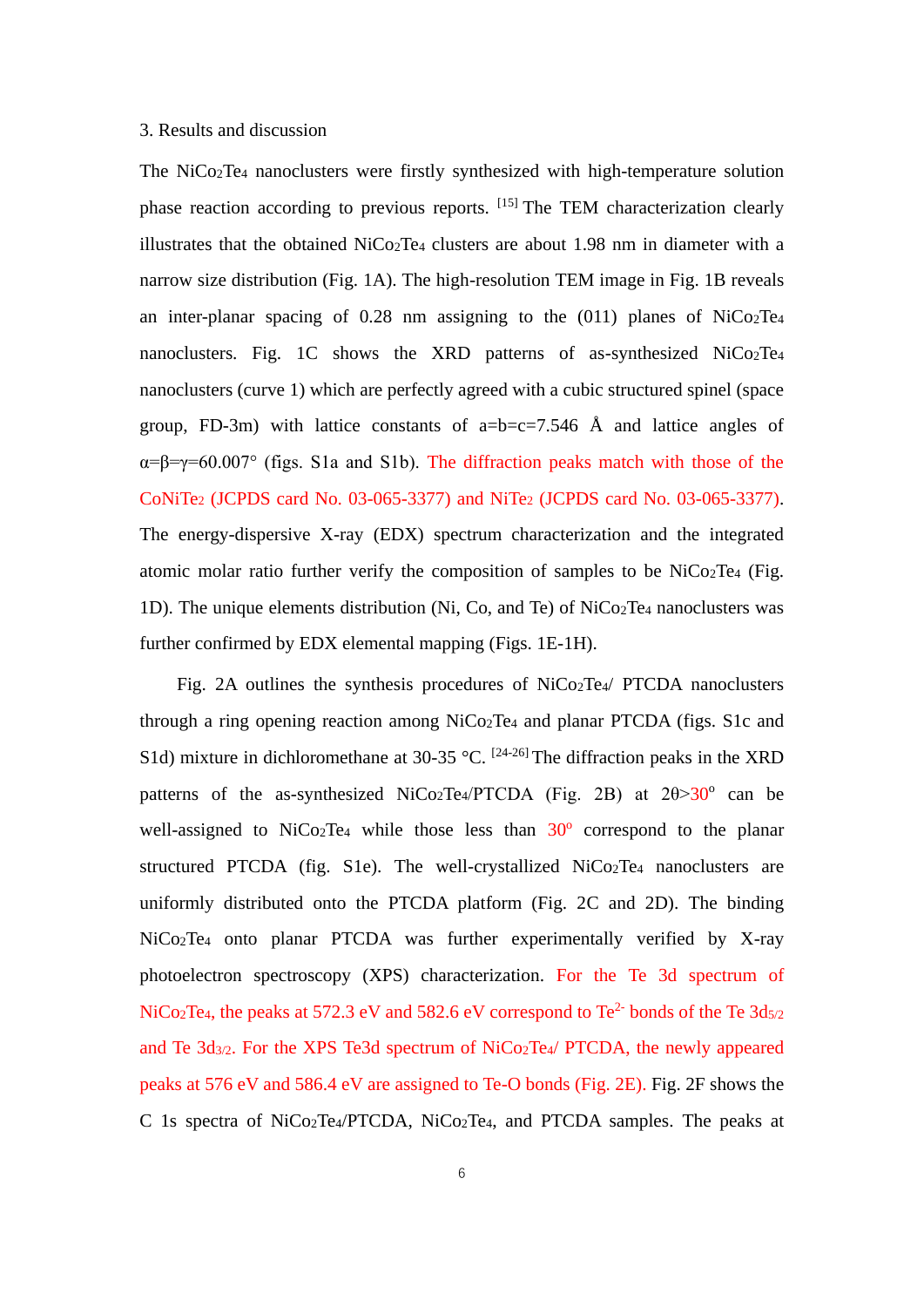288.8 eV and 290 eV are assigned to the O=C-O-C=O of cyclic anhydride from the PTCDA. There are seven main peaks, for example the peak at  $771.4 \text{ eV}$  for  $Co<sup>0</sup>$ , the peaks at 782.7 eV and 796.7 eV for  $Co^{2+}$ , the peaks at 780.1 eV and 795 eV for  $Co^{3+}$ , and two peak satellite at 788.5 eV and 804.2 eV in the NiCo2Te<sup>4</sup> cluster, respectively (Fig S3a). The density of  $Co^{2+}/Co^{3+}$  is 0.7 NiCo<sub>2</sub>Te<sub>4</sub> cluster. There are six main peaks, corresponding to elemental  $Co^{3+}$  (the peaks at 779.7 eV and 795.8 eV),  $Co^{2+}$  (the peaks at 782 eV and 798.3 eV), and two peak satellite at 785.5 eV and 802.4 eV in the NiCo<sub>2</sub>Te<sub>4</sub>/PTCDA composite (Fig S3b). The density of  $Co^{2+}/Co^{3+}$  is 1.1 for the NiCo<sub>2</sub>Te<sub>4</sub>/PTCDA composite. As shown in Fig. S3a and S3b, the density of  $Co^{2+}/Co^{3+}$ is lower as compared the density of the NiCo2Te<sup>4</sup> cluster with that of the NiCo<sub>2</sub>Te<sub>4</sub>/PTCDA. There are six main peaks for Ni in the NiCo<sub>2</sub>Te<sub>4</sub> cluster, corresponding to elemental  $Ni^{2+}$  (at 854.4 eV and 872.4 eV),  $Ni^{3+}$  (at 856.0 eV and 874.0 eV), satellite peak at 861.1 eV and 879.1 eV, respectively (Fig S3c). With regarding to the elemnet of Ni, the binding energy values of Ni 2p XPS spectrum at 853.7 eV and 872.6 eV for NiCo2Te<sup>4</sup> cluster (Fig. S3c) and NiCo2Te4/PTCDA (Fig. S3d) composite are assigned to the Ni 2p<sub>3/2</sub> and Ni 2p<sub>1/2</sub>, corresponding to a Ni<sup>2+</sup> oxidation state. The peak at 880.6 eV attributing to O-Ni bond is almost at the same position for those of NiCo2Te4/PTCDA and NiCo2Te4. A possible mechanism for the chemical binding of PTCDA could be firstly correlated with the opening ring step of anhydride terminal groups  $(O=C-O-C=O)$  followed by a formation of  $C-O-Te$  bond between the Te atom of  $NiCo<sub>2</sub>Te<sub>4</sub>$  and the oxygen  $(O<sub>a</sub>)$  atom of PTCDA (Fig. S2).

We computed the charge density difference of NiCo<sub>2</sub>Te<sub>4</sub> and NiCo<sub>2</sub>Te<sub>4</sub>/PTCDA (e.g.,  $\Delta \rho = \rho_1 - \rho_2 - \rho p \gamma c_D$ ) before and after surface modification to explore the effect of chemical binding between the NiCo<sub>2</sub>Te<sub>4</sub> and PTCDA molecules, where the  $\rho_1$  and  $\rho_2$ represent the charge densities of NiCo2Te<sup>4</sup> clusters modification with and without PTCDA molecules, respectively, and  $\rho$ PTCDA is the charge density of PTCDA molecules. Figs. S4a-4c present the simulation result of charge-displacement. The analysis on the Bader's charge shows that a number of 0.7 *e* transfers from the NiCo2Te<sup>4</sup> to PTCDA once combining both of them together. As shown in Table S2,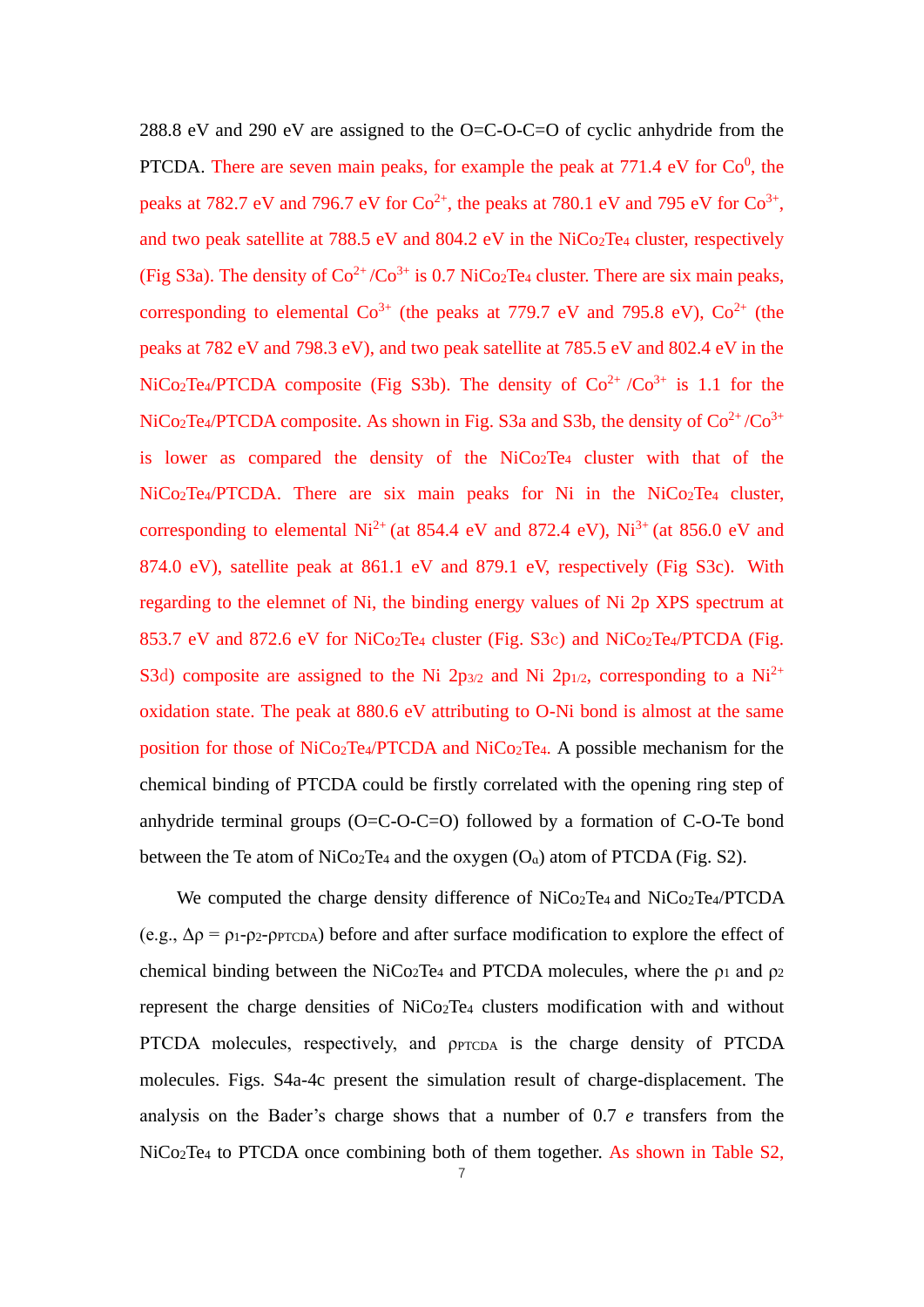the conduction band of PTCDA (-4.49 eV) is larger than the conduction band of  $NiCo<sub>2</sub>Te<sub>4</sub>$  (-6.11 eV). The electron shall flow from  $NiCo<sub>2</sub>Te<sub>4</sub>$ , the one with higher Fermi level, to PTCDA, the one with lower Fermi level. In other words, in the composite of NiCo2Te4/PTCDA, the PTCDA possesses a higher charge density than the NiCo2Te4, which could induce a strong attraction between the NiCo2Te4 and PTCDA (possible through  $O_a$ -Te as discussed above). Our latest results, obtained using Fourier transform infrared (FT-IR) spectroscopy characterization, also confirmed the interaction between the PTCDA and NiCo2Te<sup>4</sup> (Fig. S4d).

Fig. 3A presents the linear sweep voltammetry (LSV) curves for the NiCo2Te4/PTCDA electrode to characterize their HER activity in 1 M phosphate buffer solution (PBS,  $pH=7$ ) recorded at a scan rate of 5 mV $\cdot$ s<sup>-1</sup>. The  $NiCo<sub>2</sub>Te<sub>4</sub>/PTCDA$  achieved a current density of 10 and 100 mA $\cdot$ cm<sup>-2</sup> at an applied potential of 60 and 120 mV (vs. RHE), respectively. Under the same condition, the NiCo2Te<sup>4</sup> or PTCDA electrode showed less electrocatalytic activity to the HER. Fig. 3B presents electrochemical surface area (ECSA)-corrected Tafel plots derived from Koutecky-Levivh plots for the NiCo<sub>2</sub>Te<sub>4</sub>/PTCDA and NiCo<sub>2</sub>Te<sub>4</sub>. A small Tafel slopes for the NiCo<sub>2</sub>Te<sub>4</sub>/PTCDA electrode  $(38 \text{ mV-dec}^{-1})$  indicates its efficient HER electrocatalytic performance. This result further suggests that the HER on the NiCo2Te4/PTCDA proceeds through Volmer-Tafel mechanism and the H+H recombination step is rate limiting.  $[27]$  The activity metric of catalysts was further evaluated in terms of turn over frequency (TOF) according to Equation  $1$  [28] and the results are presented in the inset of Fig. 3B.

$$
TOF = \frac{J \times A}{z \times F \times m} \tag{1}
$$

where  $J$  is the current density  $(A \cdot cm^{-2})$  at an overpotential of 0.1 V,  $A$  being the electrochemical active surface area (ECSA), *m* being the mass of active materials (in mole), z being the number of the transferred electrons ( $z=2$  for  $H_2$  and  $z=4$  for  $O_2$ ), respectively. Clearly, the NiCo2Te4/PTCDA electrode has the highest value of TOF at 27.1 s<sup>-1</sup>, which is about 4 times larger than that of NiCo<sub>2</sub>Te<sub>4</sub> (6.5 s<sup>-1</sup>). Fig. 2C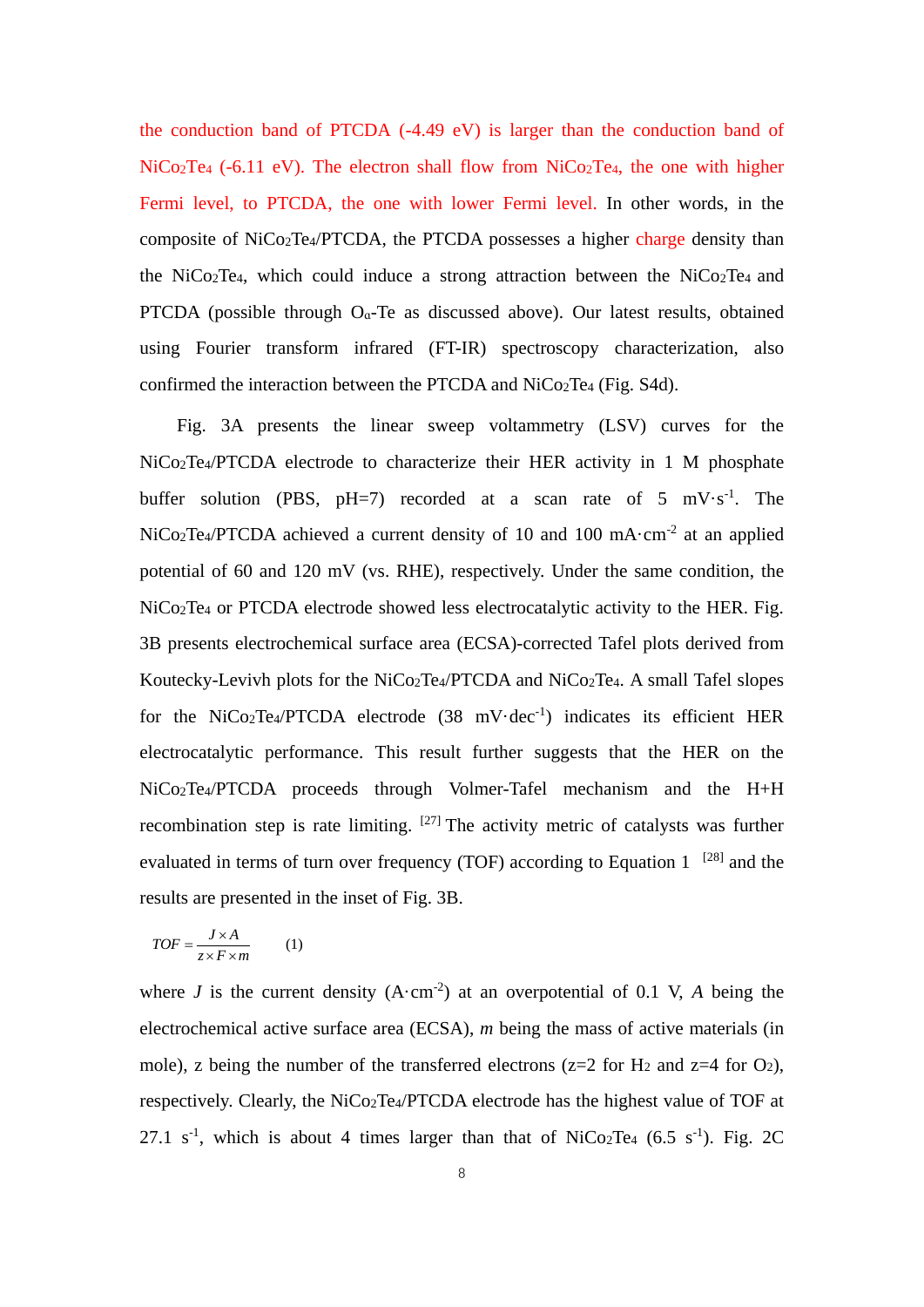compares the Tafel plots and overpotential at 10 mA $\cdot$ cm<sup>-2</sup> for various reported HER catalysts, verifying the good performance of NiCo2Te4/PTCDA. The Faraday efficiency (FE) of the NiCo2Te4/PTCDA electrode is nearly 100% for the HER in 1 M PBS medium based on the gas chromatography characterization results (fig. S5). Electrochemical impedance spectroscopy (EIS) measurement results further reveal that the NiCo2Te4/PTCDA electrode has a smaller polarization resistance than that of  $NiCo<sub>2</sub>Te<sub>4</sub>$  (Fig. 3D). This indicates that the increased activity of  $NiCo<sub>2</sub>Te<sub>4</sub>/PTCDA$ can be probably attributed to the small charge transfer resistance. It also suggests the molecular PTCDA with large  $\pi$ -conjugation could enhance charge transport and catalytic kinetics of the NiCo2Te<sup>4</sup> electrode. Fig. 3E presents that NiCo2Te4/PTCDA electrolyzer can retain a current density of 10 mA·cm−2 over 20 h of continuous operation without obvious degradation, while this current density decreased in case of NiCo2Te4. After tested with the continuous cyclic voltammetry characterization for 2,000 cycles at a scanning rate of 10 mV $\cdot$ s<sup>-1</sup>, the NiCo<sub>2</sub>Te<sub>4</sub>/PTCDA still exhibited a polarization curve with a stable overpotential of -60 mV at 10 mA $\cdot$ cm<sup>-2</sup> (Fig. 3F).

Meanwhile, the NiCo<sub>2</sub>Te<sub>4</sub>/PTCDA electrode also showed good catalytic behaviors to the OER. In 1 M PBS the NiCo2Te4/PTCDA achieved low overpotentials of 120 and 240 mV at different current densities of 10 and 100 mA $\cdot$ cm<sup>-2</sup> for the OER, with a Tafel slope of 50 mV per decade (Fig. 4A and 4B). The recorded overpotential for  $NiCo<sub>2</sub>Te<sub>4</sub>/$  PTCDA was less than the  $NiCo<sub>2</sub>O<sub>4</sub>$  electrode (150 mV at 10 mA cm<sup>-2</sup>), however, the Tafel slope was higher than the NiCo<sub>2</sub>O<sub>4</sub> electrode (30 mV dec<sup>-1</sup> at 10 mA cm<sup>-2</sup>). Fig. 4C compares the Tafel plots and overpotential at 10 mA·cm<sup>-2</sup> for various reported OER catalysts, verifying the good performance of NiCo<sub>2</sub>Te<sub>4</sub>/PTCDA for the OER. Fig. 4D presents that for the case of NiCo2Te4/PTCDA electrode the current density retains over 20 h of continuous operation for OER without obvious degradation.

The catalysts were examined with XPS characterization after catalytic runs to investigate structural changes associated with the electrocatalysis. Fig. 4E presents the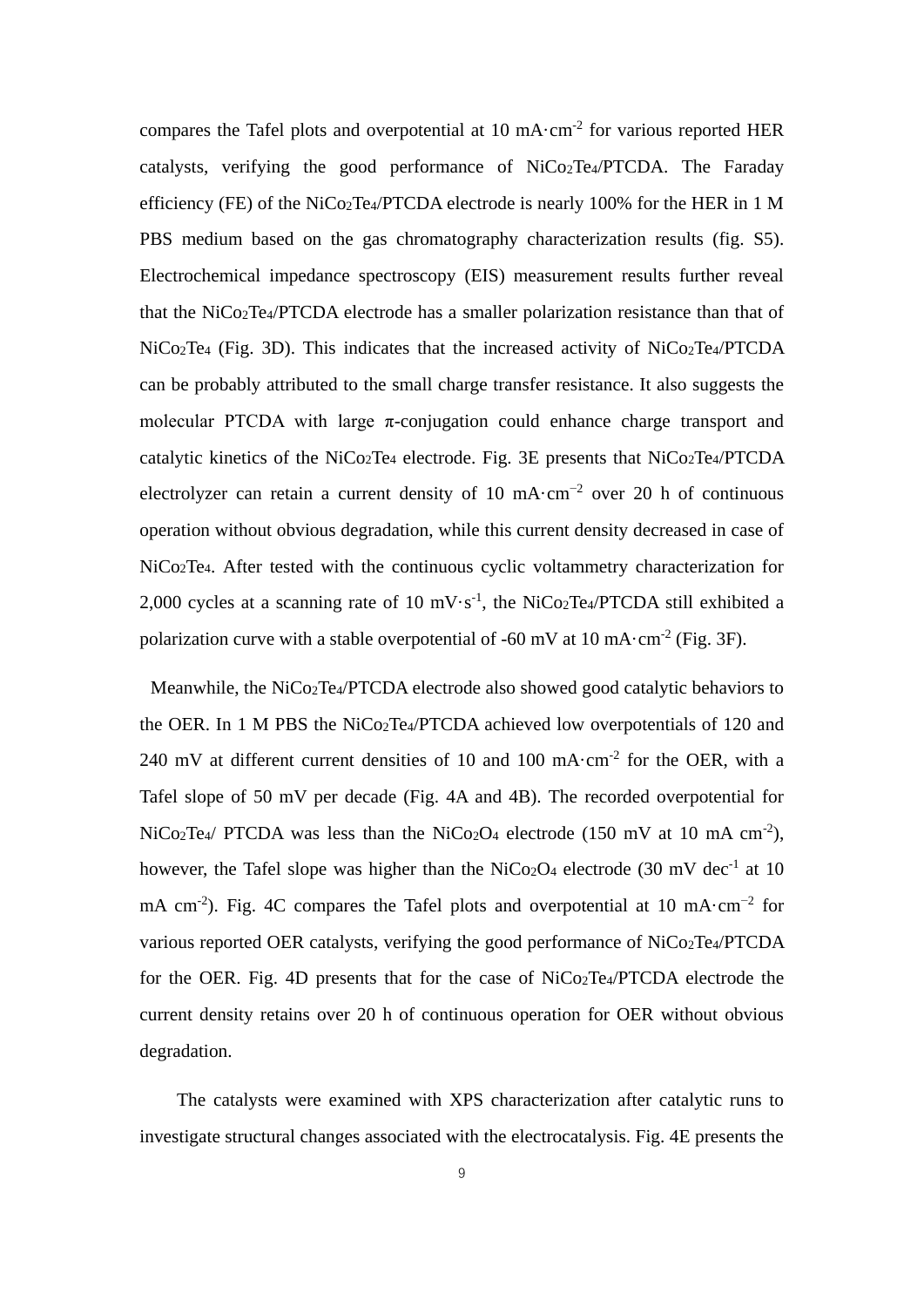Te 3d XPS spectrum of the fresh NiCo2Te4/PTCDA samples (curve 1) and that of after the HER testing (curve 2) and after the OER testing (curve 3). The Te 3d of the fresh NiCo2Te<sup>4</sup> samples, after the HER testing and after the OER testing were shown curve 4-6 in Fig 4E, respectively. There are four main peaks, for example the peaks at 572.3 eV and 582.6 eV correspond to  $Te^{2}$  bonds, and the peaks at 576 eV and 586.4 eV are assigned to Te-O<sub>x</sub>, respectively (Fig. 4E). For the Te 3d spectrum of  $NiCo<sub>2</sub>Te<sub>4</sub>$  (curve 4), the peaks at 572.3 eV and 582.6 eV correspond to  $Te^{2}$  bonds of the Te  $3d_{5/2}$  and Te 3d3/2. For the XPS Te3d spectrum of NiCo2Te4/ PTCDA (curve 1), the newly appeared peaks at 576 eV and 586.4 eV are assigned to Te-O bonds. The relative peak ratio (%) is a region integrated areas (P<sub>1</sub>): all of the integral areas ( $\Sigma$  P<sub>x</sub>) measured. The relative peak ratio (Te<sup>2-</sup>) are 0.65(curve 1), 0.68 (curve 2), 0.63(curve 3), 0.90(curve 4), 0.8 (curve 5) and  $0.1$ (curve 6), respectively. The relative peak ratio (Te-O<sub>x</sub>) are  $0.35$ (curve 1), 0.32(curve 2), 0.37(curve 3), 0.1(curve 4), 0.2 (curve 5) and 0.9(curve 6), respectively. Clearly, the Te 3d XPS spectrum kept almost identical for the NiCo2Te4/PTCDA sample before and after electrochemical measurements. However, the XPS peaks for the NiCo2Te<sup>4</sup> significantly changed after electrochemical testing (see curves 4, 5, and 6). This result demonstrates the function of the molecular PTCDA to protect Te from oxidization. There is not obvious for Co and Ni in NiCo2Te<sup>4</sup> cluster and NiCo2Te4/PTCDA composite.

Density functional theory (DFT) calculation was carried out on the free energy for the possible adsorption of intermediates  $H^*$  (O<sup>\*</sup>) on various positions within the NiCo2Te4/ PTCDA catalyst during the HER process. The DFT result in fig. S6a verifies the effective contribution of ligands (i.e., PTCDA) to the adsorption of intermediates. In this case, the smallest value of adsorption energy for  $H^*(O^*)$  on the obtuse angle position principally suggests the point for an easy desorption of intermediates. Furthermore, we found the adsorption energies for these intermediates on the PTCDA at positions of obtuse angle and the terminal of PTCDA are lower than those of NiCo2Te<sup>4</sup> (fig. S6b). The adsorption of reaction intermediates onto the catalysts surface plays critical role on the bond-breaking and bond-forming during the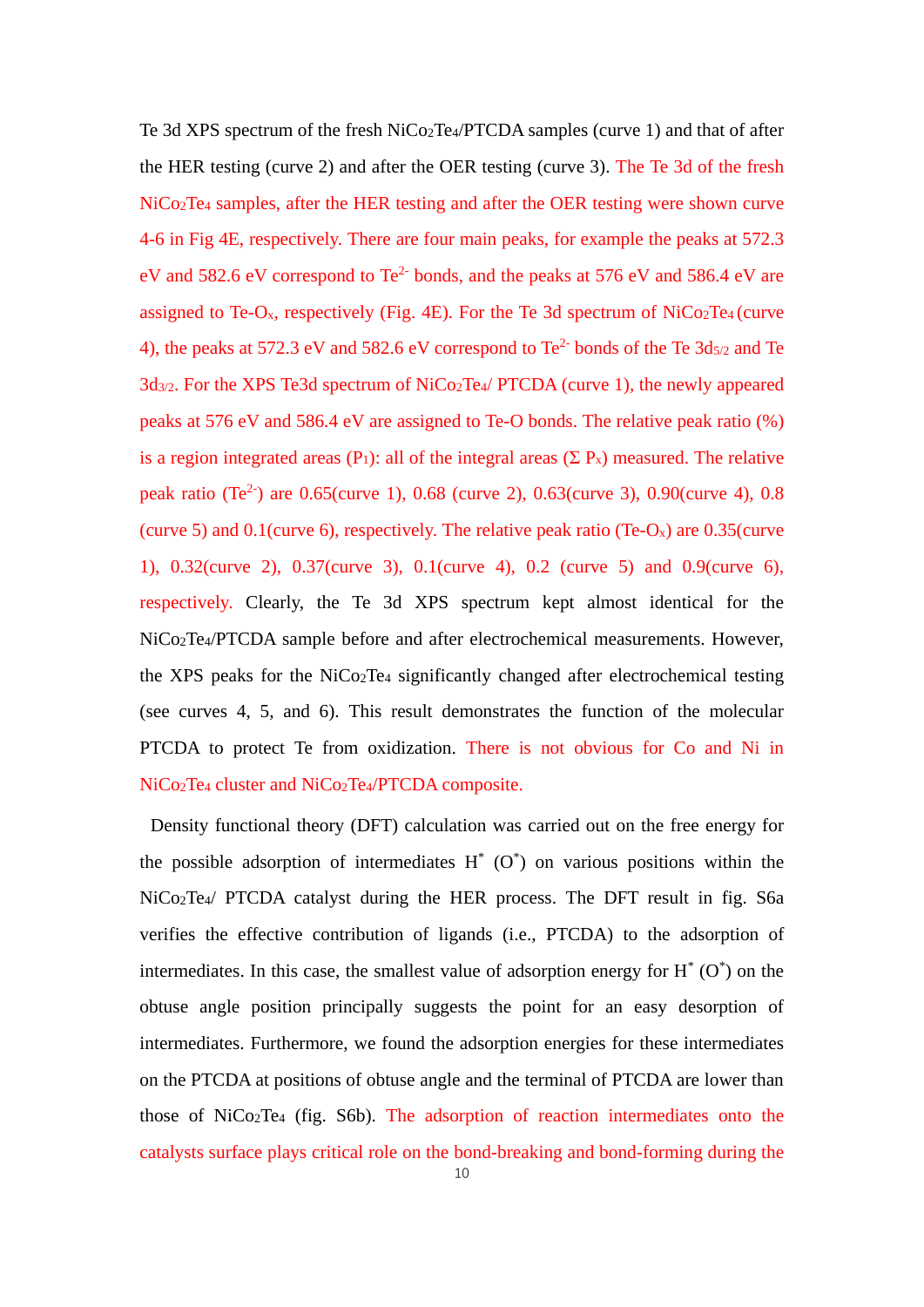catalytic processes. Frontier molecular orbital theory can provide a good understanding of key steps involved in these surface catalytic reactions. The strength of adsorption and bonding of reactants on catalyst surfaces are closely linked to the symmetry and spin states of reactant's molecular or atomic orbitals, which are dependent on the matching between the energy levels of reactants and those of catalyst's surfaces. [29] For example, when the electron Fermi energy equals that potential of the reactions in equilibrium (the  $\Delta G$  equals zero), the chemical reaction will produce easily. These plus potentials are called the thermodynamic reduction potential  $\eta$ H and oxidization potential  $\eta$ o of the catalyst. A good catalytic performance would be expected for the case with a high overlapping of the density of states (DOS) of catalysts with that of water molecules. Fig. 5A shows the calculated DOS profiles of NiCo2Te4/PTCDA, NiCo2Te4, Pt, PTCDA and H2O molecules across the Fermi level with DFT simulation employing the Gerischer-Marcus model. [30] Clearly, the DOS patterns present an overlapping (indicated by a pink dotted circuit) between the oxidation and reduction potentials of the water molecules and that of Pt serving as an efficient catalyst toward electrochemical hydrogen production. Though the individual NiCo2Te4 (red line) or PTCDA (green line) has less electron distribution in this range, the energy levels of valence band and conduction band of NiCo2Te<sup>4</sup> are shifted by modifying with PTCDA toward the levels of  $H_2O/O_2$  and  $H_2/H_2O$  equivalent electrochemical potentials, respectively. This indicates surface engineering of NiCo<sub>2</sub>Te<sub>4</sub> with PTCDA can significantly tune the composites' energy levels.

We further synthesized several typical nanocluster-based catalysts including NiO, Co<sub>3</sub>O<sub>4</sub>, NiCo<sub>2</sub>O<sub>4</sub>, NiCo<sub>2</sub>S<sub>4</sub>, and NiCo<sub>2</sub>S<sub>e4</sub> through controlling particle size but without surface modification with PCTDA and systematically evaluated their catalytic behaviors. <sup>[30, 31]</sup> Fig. 5B illustrates the band diagram of Pt, NiCo<sub>2</sub>Te<sub>4</sub>/PTCDA, NiCo2Te4, NiCo2Se4, NiCo2S4, NiCo2O4, Co3O4, NiO, and PTCDA. The valence band positions of NiO  $(2.71 \text{ V})^{[32]}$ , Co<sub>3</sub>O<sub>4</sub>  $(2.61 \text{ V})^{[33]}$ , NiCo<sub>2</sub>O<sub>4</sub>  $(2.34 \text{ V})^{[34]}$ , NiCo<sub>2</sub>S<sub>4</sub>  $(2.17 \text{ V})$  <sup>[35]</sup>, NiCo<sub>2</sub>Se<sub>4</sub> (1.77 V) and NiCo<sub>2</sub>Te<sub>4</sub> (1.61 V) are approaching the potential of water-splitting. The NiCo2Te<sup>4</sup> possesses a valence band position nearer to the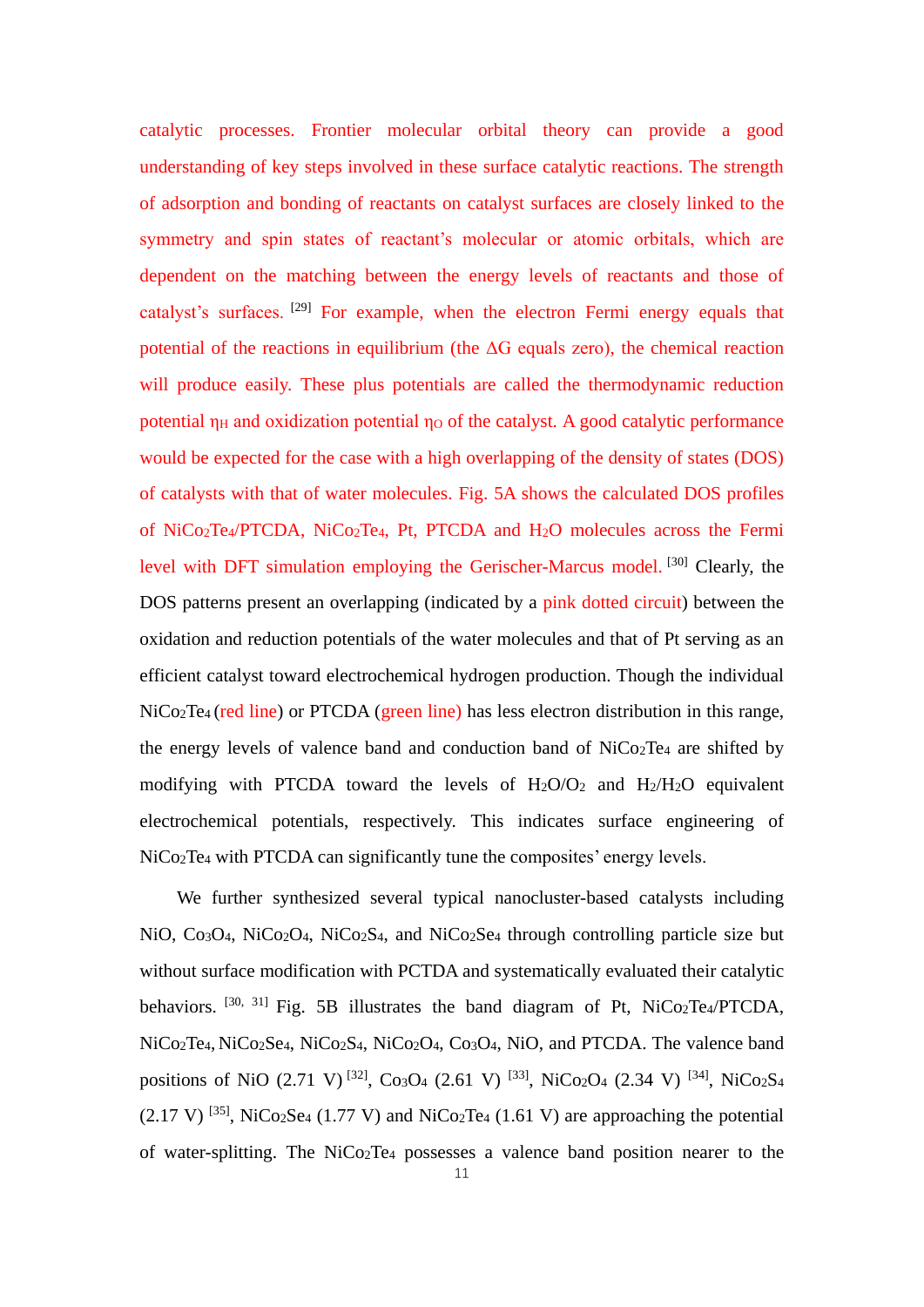potential of water-splitting among  $NiCo<sub>2</sub>X<sub>4</sub>$  (X=O, S, Se, Te) (Table S2). After modifying with PTCDA, its ( $NiCo<sub>2</sub>Te<sub>4</sub>/PTCDA$ ) valence band position (1.18 V) and conduction band position (-0.02 V) were further tuned toward the levels of  $H_2O/O_2$ and H2/H2O potentials, respectively (Fig. 5B).

Many reactions proceed with rates that are orders of magnitude larger at a surface than in the gas or liquid phase. For reactions with more than one possible product the presence of a surface can completely change the selectivity. The adsorption of reaction intermediates onto the catalysts surface plays critical role on the bond-breaking and bond-forming during the catalytic processes. It is well-known that HER process in alkaline medium is governed by the dissociation of water molecules, where two intermediate species forms, i.e., O<sup>−</sup> and H<sup>+</sup> which needs to adsorb and desorb on catalyst surface with variable deriving energies to complete the reaction [36-40]. In the particular case of hydrogen evolution, it turns out that these general principles can be quantified by analysing the free energy of hydrogen adsorption  $\Delta G_H$ ; this quantity is a reasonable descriptor of hydrogen evolution activity for a wide variety of metals and alloys. They adopted the approach of using calculated values of  $\Delta G_H$  that the closer  $\Delta G_H$  is to zero, the new HER catalysts is the better catalyst. Fig. 6A compares the adsorption free energy  $(\Delta G_H)$  for hydrogen on these samples. The PTCDA has a larger  $\Delta G_H$  value (~6.5 eV) than others, mainly due to the anhydride terminal groups ( $O=C-O-C=O$ ) and its weak 2D planar  $\pi$ -conjugation structure. As mentioned earlier, a strong ionic interaction  $(O_{\alpha}Te)$  between the NiCo2Te4 and PTCDA would decrease electronegativity of the NiCo2Te<sup>4</sup> and reduce the ΔG<sub>H</sub> between the NiCo<sub>2</sub>Te<sub>4</sub> and PTCDA, respectively. Therefore, atomic hydrogen can be easily released from the NiCo2Te4/PTCDA surface compared to others (Fig. 6A), which significantly enhances their catalytic activities during water-splitting. [41] Fig. 6B and Table S1 summarize the overpotentials (the error range being about 2 mV) of these samples (NiCo<sub>2</sub>Te<sub>4</sub>/PTCDA, NiCo<sub>2</sub>O<sub>4</sub>, NiCo<sub>2</sub>S<sub>4</sub>, NiCo<sub>2</sub>Se<sub>4</sub>, NiCo<sub>2</sub>Te<sub>4</sub>, NiO,  $Co<sub>3</sub>O<sub>4</sub>$  and Pt) at 10, 20, and 100 mA·cm<sup>-2</sup> for the HER and the OER in 1 M PBS solution. Interestingly, all the compounds containing Co showed better HER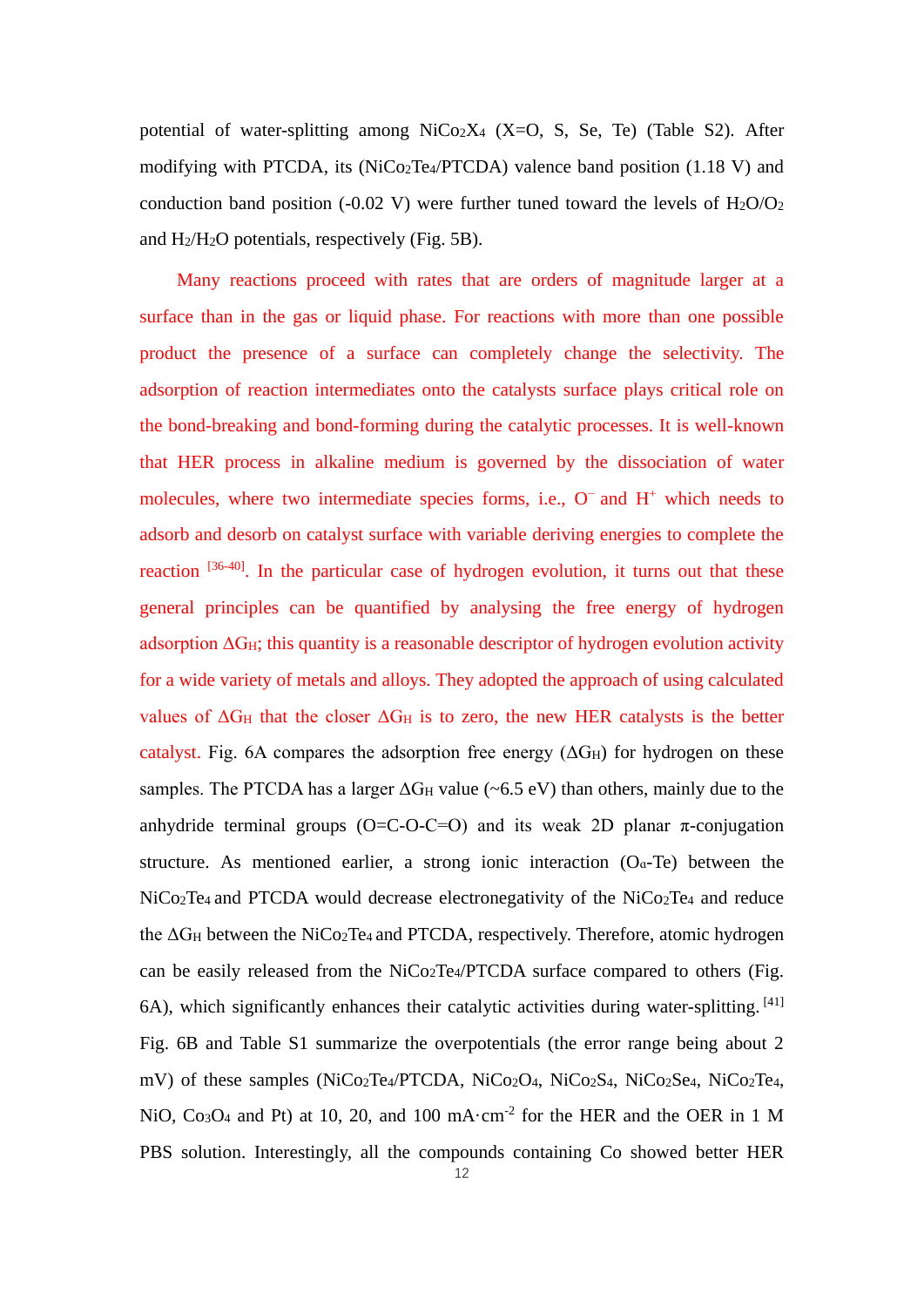performance than those of Ni-based counterparts. The integration of Ni and Co into the MTM electrocatalysts further improves their catalytical performance. This further verifies the MTM-based materials emerging as efficient electrocatalysts for water splitting.  $[5, 6]$  The NiCo<sub>2</sub>O<sub>4</sub>, NiCo<sub>2</sub>S<sub>4</sub>, NiCo<sub>2</sub>S<sub>e4</sub> and NiCo<sub>2</sub>T<sub>e4</sub> have overpotentials of 330, 214, 142, and 80 mV at a current density of 10 mA $\cdot$ cm<sup>-2</sup> for the HER (Table S1), respectively. This behavior follows the electronegativity of the elements of O (3.44), S  $(2.58)$ , Se  $(2.55)$ , and Te  $(2.1)$  in the NiCo<sub>2</sub>-based compounds.

We further fabricated two-electrode (NiCo<sub>2</sub>Te<sub>4</sub>/PTCDA ||NiCo<sub>2</sub>Te<sub>4</sub>/PTCDA) electrolysis cells using Nafion membrane as separator for efficient overall water-splitting. The NiCo<sub>2</sub>Te<sub>4</sub>/PTCDA cell merely required bias voltages of 1.55, 1.61, and 1.78 V to reach current densities of 10, 20, and 100 mA $\cdot$ cm<sup>-2</sup> in the PBS solution (pH=7) (Fig. 4F). A current density of 10 mA $\cdot$ cm<sup>-2</sup> can be obtained at a cell voltage of 1.55 V, representing an overpotential of 220 mV for overall water-splitting. The overpotential value is superior to most of previously reported electrocatalysts (Table S3), including the noble metal-based  $Pt/C||RuO<sub>2</sub>$  cell (green, 380 mV at 10) mA·cm<sup>-2</sup>), FeB<sub>2</sub> (340 mV at 10 mA·cm<sup>-2</sup>)<sup>[42]</sup>, CoP (390 mV at 10 mA·cm<sup>-2</sup>)<sup>[43]</sup>, Co<sub>3</sub>Se<sub>4</sub> (360 mV at 10 mA·cm<sup>-2</sup>)<sup>[44]</sup>. The inset of Fig. 4F shows the stability of water splitting by the electrolysis cells (NiCo2Te4/PTCDA||NiCo2Te4/PTCDA) at a voltage of 1.61 V, producing gas bubbles of hydrogen and oxygen based on the gas chromatography characterization results (fig. S4). The NiCo2Te4/PTCDA cells exhibited an excellent stability for 30 hours of long-term water electrolysis without obvious degradation when tested at a constant potential of 1.61 V (Fig. 4F and the inset).

# 4. Conclusion

In summary, this work presents the nanocluster catalysts for efficient overall water-splitting application. The newly designed catalyst of NiCo<sub>2</sub>Te<sub>4</sub>/PTCDA exhibited an overpotential of 60 mV at 10 mA $\cdot$ cm<sup>-2</sup> and a turnover frequency of 20.9  $s<sup>-1</sup>$  during the HER electrocatalytic activity in near-neutral pH solution. Additionally,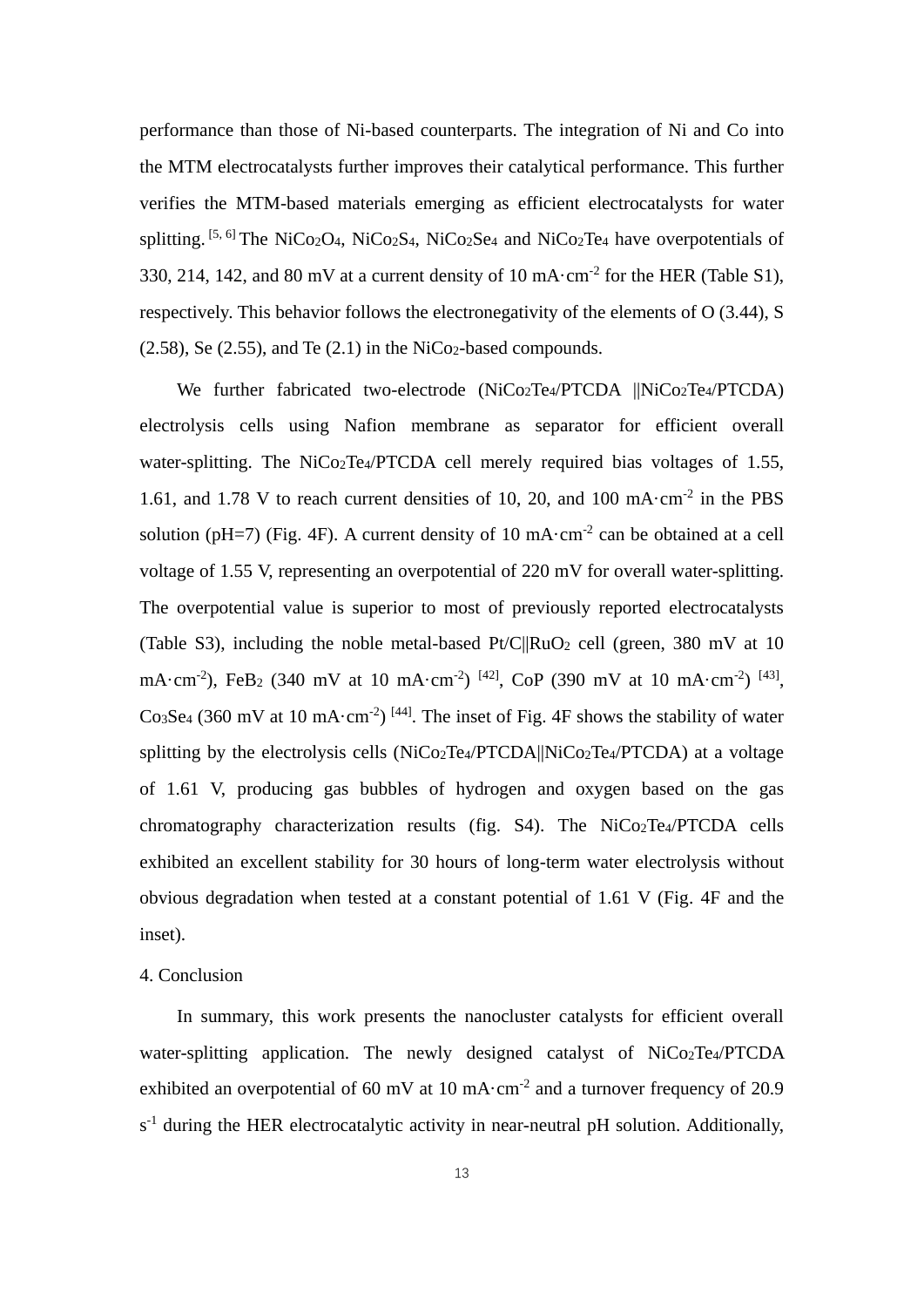this catalyst showed a high catalytic activity towards OER with a low overpotential of 120 mV at 10 mA·cm<sup>-2</sup>. A two-electrode water electrolysis cell using the NiCo2Te4/PTCDA only needed a low bias voltage of 1.55 V to acquire a current density of 10 mA $\cdot$ cm<sup>-2</sup> for overall water-splitting. This is remarkably superior to those reported electrochemical activities of the transition metal catalysts. The excellent electrocatalytic activities of NiCo2Te4/PTCDA could be attributed to the enhanced charge transport, antioxidant properties and the perfect tuning of the energy distributions of valence electrons of NiCo2Te<sup>4</sup> induced by surface ligand PTCDA.

**Supporting Information**. Experimental sections; XRD data of NiCo<sub>2</sub>Te<sub>4</sub>; XPS of NiCo2Te4/PTCDA; theoretical calculation results; Comparison of the HER and the OER performance for catalysts.

# **ACKNOWLEDGMENT**

The authors gratefully acknowledge financial support from the NSFC Major International (Regional) Joint Research Project NSFC-SNSF (51661135023), NSFC (21673091), the Fundamental Research Funds for the Central Universities (HUST: 2016YXMS031, 2018KFYXKJC034), the Director Fund of the WNLO, and the Open Funds of the State Key Laboratory of Electroanalytical Chemistry (SKLEAC201607), UK Engineering and Physical Sciences Research Council (EPSRC) EP/P018998/1, a Newton Mobility Grant (IE161019) from the UK Royal Society and the National Natural Science Foundation of China, and Royal Academy of Engineering UK-Research Exchange with China and India.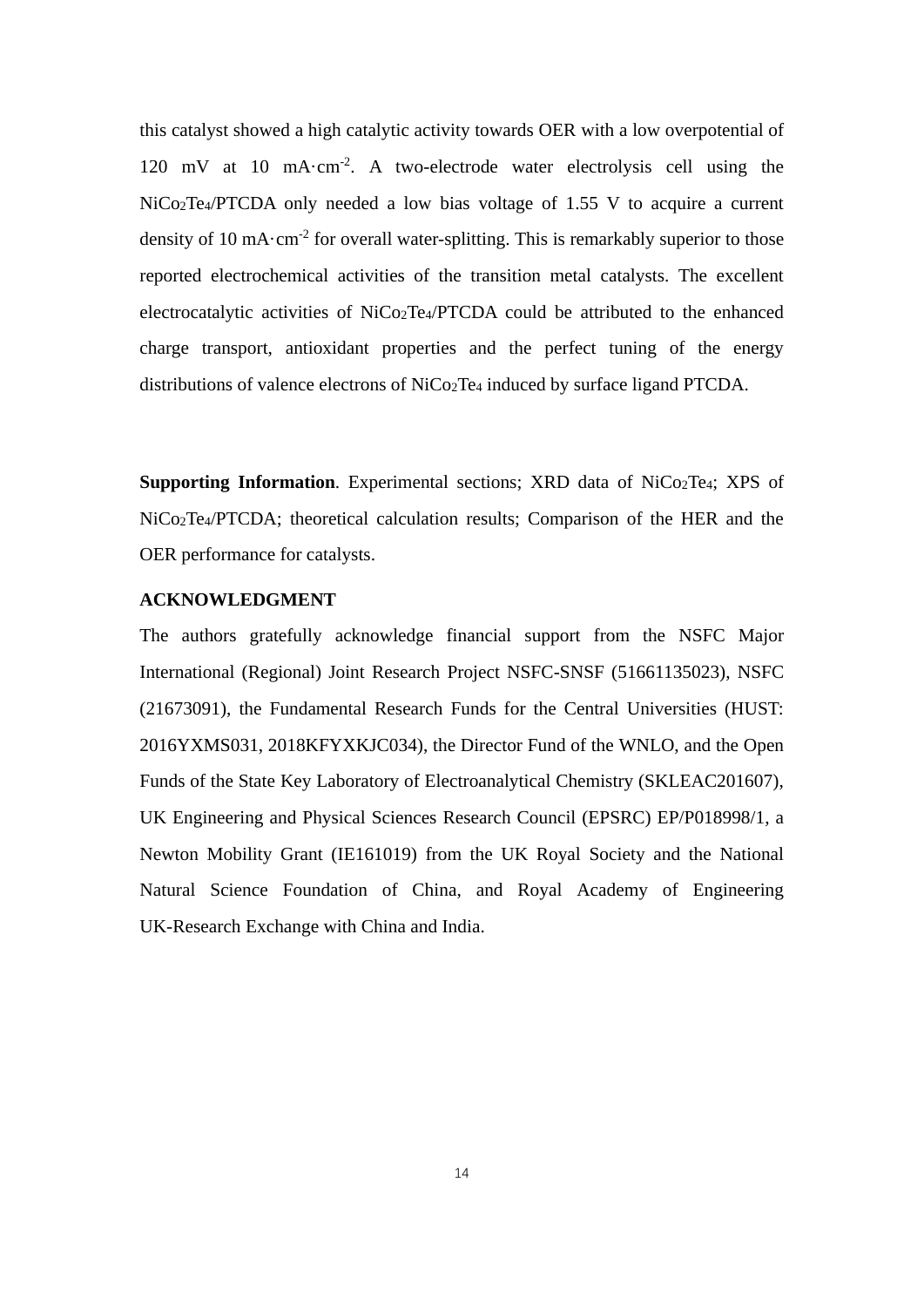#### **REFERENCES**

[1] Q. Xu, H. Jiang, H. Zhang, Y. Hu, C. Li, *Appl. Catal., B*, 242 (2019) 60-66.

[2] Y. Ma, C. Wu, X. Feng, H. Tan, L. Yan, Y. Liu, Z. Kang, E. Wang, Y. Li, *Energy Environ. Sci.*, 10 (2017) 788-798.

[3] S. Dutta, A. Indra, Y. Feng, H. Han, T. Song, *Appl. Catal., B*, 241 (2019) 521-527.

[4] Z. Kou, L. Zhang, Y. Ma, X. Liu, W. Zang, J. Zhang, S. Huang, Y. Du, A.K. Cheetham, J. Wang, *Appl. Catal., B*, 243 (2019) 678-685.

[5] R. Zhang, X. Wang, S. Yu, T. Wen, X. Zhu, F. Yang, X. Sun, X. Wang, W. Hu, *Adv. Mater.*, 29 (2017) 1605502.

[6] T. Tang, W. Jiang, S. Niu, N. Liu, H. Luo, Y. Chen, S. Jin, F. Gao, L. Wan, J. Hu, *J. Am. Chem. Soc.*, 139 (2017) 8320-8328.

[7] Z. Fang, L. Peng, Y. Qian, X. Zhang, Y. Xie, J.J. Cha, G. Yu, *J. Am. Chem. Soc*., 140 (2018) 5241-5247.

[8] T. Lu, C. Chen, M. Basu, C. Ma, R. Liu, *Chem. Commun.*, 51 (2015) 17012-17015.

[9] K. Wang, Z. Ye, C. Liu, D. Xi, C. Zhou, Z. Shi, H. Xia, G. Liu, G. Qiao, *ACS Appl. Mater. Interfaces*, 8 (2016) 2910-2916.

[10] R. Wu, B. Xiao, Q. Gao, Y. Zheng, X. Zheng, J. Zhu, M. Gao, S. Yu, *Angew. Chem., Int. Ed.*, 130 (2018) 15671-15675.

[11] Y. Ge, S. Gao, P. Dong, R. Baines, P.M. Ajayan, M. Ye, J. Shen, *Nanoscale,* 9 (2017) 5538-5544.

[12] K. Kwak, W. Choi, Q. Tang, M. Kim, Y. Lee, D. Jiang, D. Lee, *Nat. Commun.*, 8 (2017) 14723.

[13] J. Xu, T. Liu, J. Li, B. Li, Y. Liu, B. Zhang, D. Xiong, I. Amorim, W. Li, L. Liu, *Energy Environ. Sci.*, 11 (2018) 1819-1827.

[14] K. Li, Y. Li, Y. Wang, J. Ge, C. Liu, W. Xing*, Energy Environ. Sci.,* 11 (2018) 1232-1239.

[15] L. Cao, Y. Wang, T. Chen, W. Zhang, X. Yu, K. Ibrahim, J. Wang, H. Qian, F. Xu, D. Qi, A.T.S. Wee, *J. Chem. Phys.*, 135 (2011) 174701.

[16] J.R. Edman, H.E. Simmons*, J. Org. Chem.*, 33 (1968) 3808-3816.

[17] Y. Zou, L. Kilian, A. Schöll, T. Schmidt, R. Fink, E. Umbach, *Surf. Sci.*, 600 (2006) 1240-1251.

[18] G. Kresse, J. Furthmüller, *Phys. Rev. B*, 54 (1996) 11169-11186.

[19] J.P. Perdew, K. Burke, M. Ernzerhof, *Phys. Rev. Lett.*, 77 (1996) 3865-3868.

[20] G. Kresse, D. Joubert, *Phys. Rev. B*, 59 (1999) 1758-1775.

[21] S. Grimme, J. *Comput. Chem.*, 27 (2006) 1787-1799.

[22] J. He, S.Y. Ma, P. Zhou, C.X. Zhang, C. He, L.Z. Sun, *J. Phys. Chem. C*, 116 (2012) 26313-26321.

[23] J. He, P. Zhou, N. Jiao, S.Y. Ma, K.W. Zhang, R.Z. Wang, L.Z. Sun, *Sci. Rep.*, 4 (2014) 4014.

[24] J.R. Edman, H.E. Simmons, *J. Org. Chem.*, 33 (1968) 3808-3816.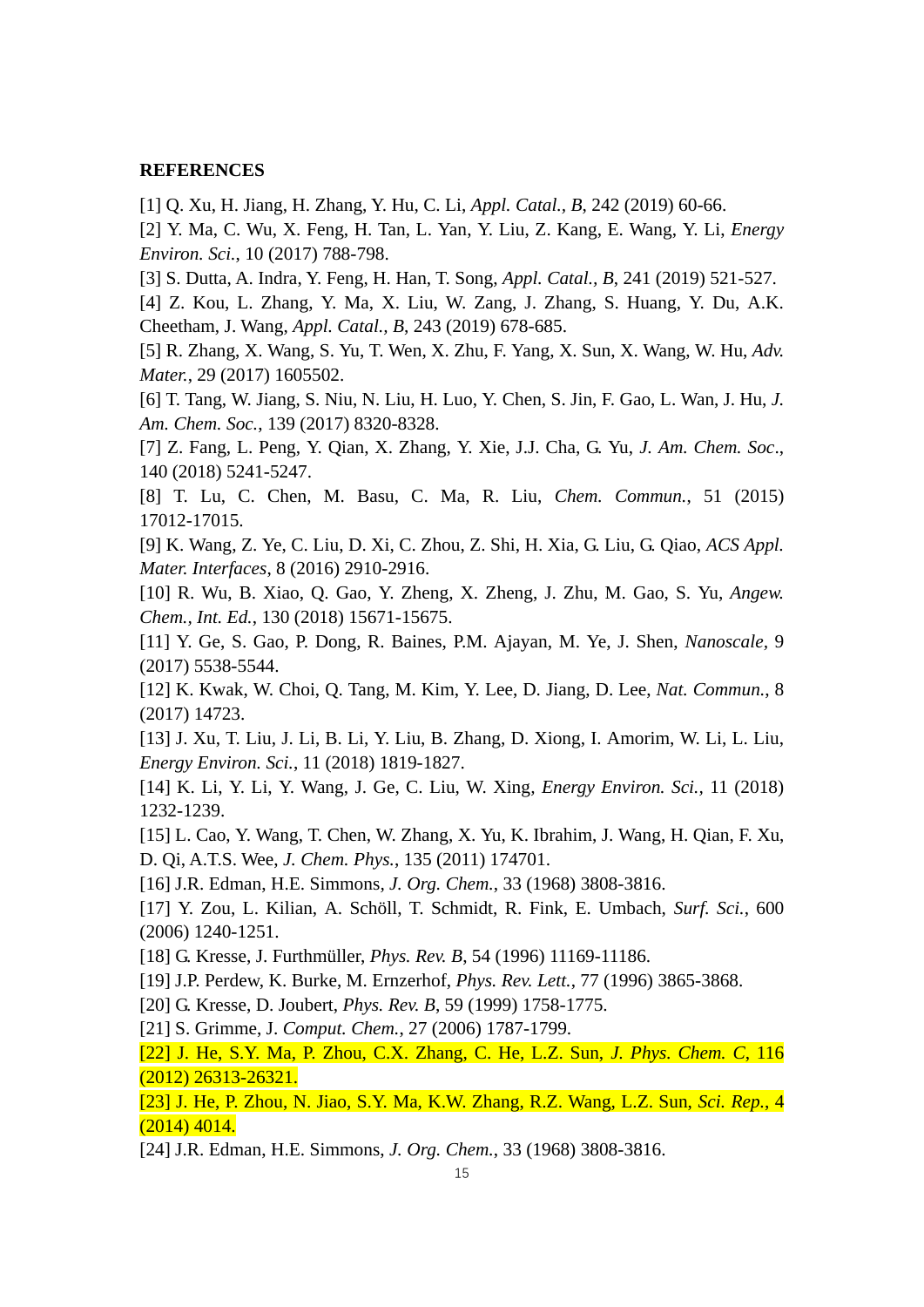[25] Y. Zou, L. Kilian, A. Scholl, T. Schmidt, R. Fink, E. Umbach, *Surf. Sci.,* 600 (2006) 1240-1251.

[26] G. Gavrila, D.R.T. Zahn, W. Braun, *Appl. Phys. Lett.*, 89 (2006) 162102.

[27] B.E. Conway, B.V. Tilak, *Electrochim. Acta*, 47 (2002) 3571-3594.

[28] M. Gong, Y. Li, H. Wang, Y. Liang, J.Z. Wu, J. Zhou, J. Wang, T. Regier, F. Wei, H. Dai, *J. Am. Chem. Soc.*, 135 (2013) 8452-8455.

[29] A.J. Bard, L.R. Faulkner, Electrochemical Methods: Fundamentals and Applications, 2nd edn, *J. Chem. Educ.*, 60 (2001) 80–89.

[30] M.T. Greiner, M.G. Helander, W. Tang, Z. Wang, J. Qiu, Z. Lu, *Nat. Mater.,* 11 (2011) 76.

[31] C. M. Chuang, P.R. Brown, V. Bulović, M.G. Bawendi, *Nat. Mater.*, 13 (2014) 796.

[32] Y. Miseki, H. Kato, A. Kudo, *Energy Environ. Sci.*, 2 (2009) 306.

[33] H. Zhang, S. Pokhrel, Z. Ji, H. Meng, X. Wang, S. Lin, C.H. Chang, L. Li, R. Li, B. Sun, M. Wang, Y. Liao, R. Liu, T. Xia, L. Mädler, A.E. Nel, *J. Am. Chem. Soc.*, 136 (2014) 6406-6420.

[34] K. Dileep, B. Loukya, P. Silwal, A. Gupta, R. Datta, *J. Phys. D: Appl. Phys.*, 47 (2014) 405001.

[35] C. Xia, P. Li, A.N. Gandi, U. Schwingenschlögl, H.N. Alshareef, *Chem. Mater.*, 27 (2015) 6482-6485.

[36] J.K. Nørskov, T. Bligaard, A. Logadottir, J.R. Kitchin, J.G. Chen, S. Pandelov, U. Stimming, *J. Electrochem. Soc.*, 152 (2005) J23-J26.

[37] J. Rossmeisl, A. Logadottir, J.K. Nørskov, *Chem. Phys.*, 319 (2005) 178-184.

[38] J. Greeley, T.F. Jaramillo, J. Bonde, I. Chorkendorff, J.K. Nørskov, *Mater. Sustain. Energy*, pp. 280-284.

[39] J. Rossmeisl, Z.W. Qu, H. Zhu, G.J. Kroes, J.K. Nørskov, *J. Electroanal. Chem.*, 607 (2007) 83-89.

[40] I.C. Man, H. Su, F. Calle-Vallejo, H.A. Hansen, J.I. Martínez, N.G. Inoglu, J. Kitchin, T.F. Jaramillo, J.K. Nørskov, J. Rossmeisl, *ChemCatChem,* 3 (2011) 1159-1165.

[41] E. Yoo, T. Okata, T. Akita, M. Kohyama, J. Nakamura, I. Honma, *Nano Lett.*, 9 (2009) 2255-2259.

[42] H. Li, P. Wen, Q. Li, C.C. Dun, J.H. Xing, C. Lu, S. Adhikari, L. Jiang, D.L. Carroll, S.M. Geyer, *Adv. Energy Mater.*, 7 (2017) 1700513-n/a.

[43] Y.P. Zhu, Y.P. Liu, T.Z. Ren, Z.Y. Yuan, Adv. Funct. Mater., 25 (2015) 7337-7347.

[44] W. Li, X.F. Gao, D.H. Xiong, F. Wei, W.G. Song, J.Y. Xu, L.F. Liu, Adv. *Energy Mater.,* 7 (2017) 1602579-n/a.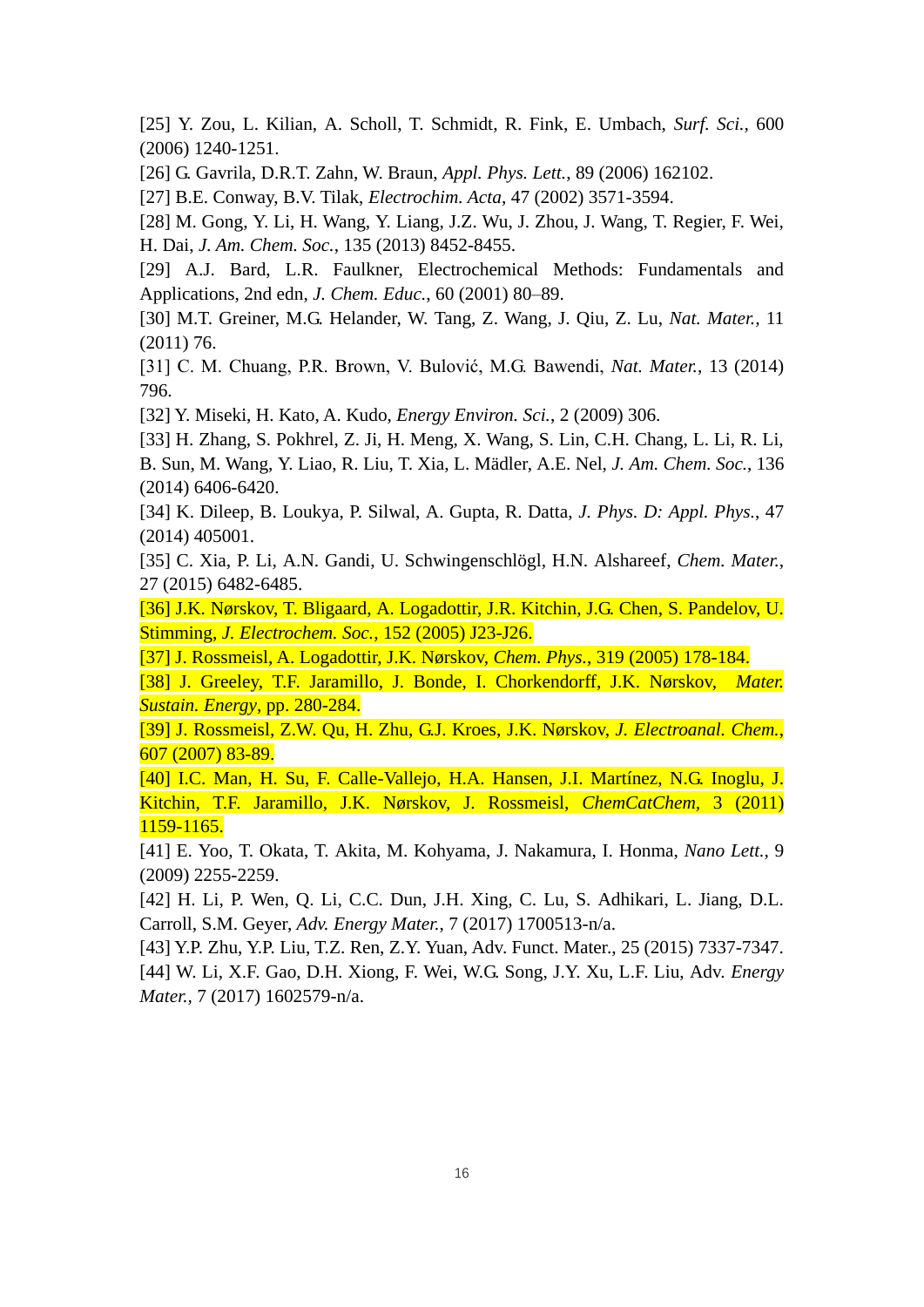

**Figure 1**. (A) Transmission electron microscope (TEM) image, (B) HR-TEM, (C) X-ray diffraction patterns of as-synthesized-NiCo<sub>2</sub>Te<sub>4</sub> (curve 1), CoNiTe<sub>2</sub> (curve 2), NiTe<sub>2</sub> (curve 3), (D) TEM-EDX spectrum of as-synthesized-NiCo<sub>2</sub>Te<sub>4</sub>. The inset shows the clusters integrated atomic molar ration distribution. (E-G) EDX elemental mapping of Ni, Co, Te, and (H) the composed RGB image obtained by superposing the three elemental maps for the sample of NiCo2Te4.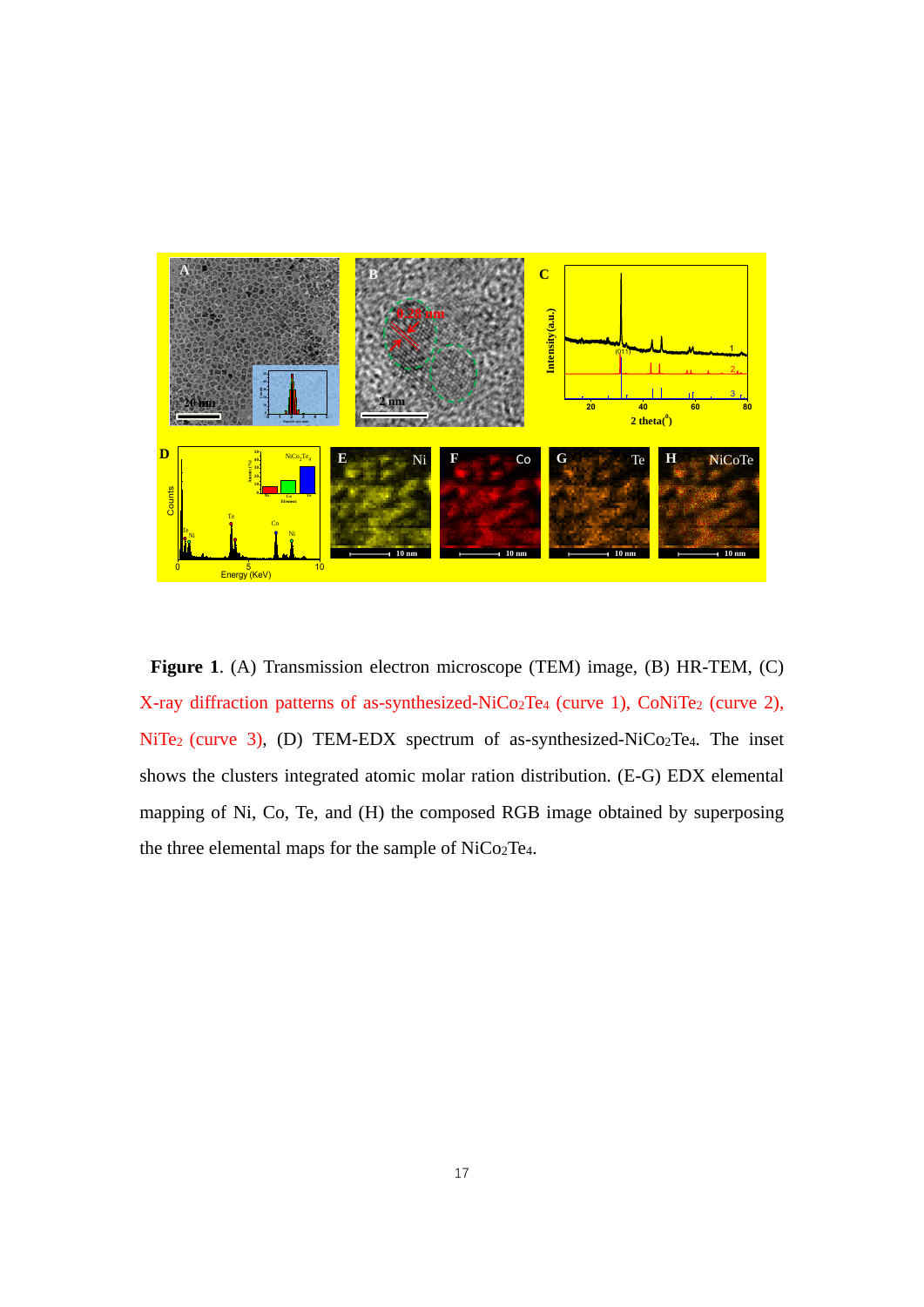

**Figure 2**. (A) Schematic illustrations for synthesis of NiCo2Te4/PTCDA (abbreviation of nickel cobaltite telluride clusters modified with perylene-3,4,9,10-tetracarboxylic dianhydrid). The  $O<sub>a</sub>$  and  $O<sub>\beta</sub>$  represent O atoms at cyclic anhydride and carbonyl of PTCDA, respectively. (B) X-ray diffraction, (C) TEM images, and (D) HR-TEM of NiCo2Te4/PTCDA. The inset shows the model of NiCo<sub>2</sub>Te<sub>4</sub> (011). (E) and (F) XPS spectra of Te 3d and C 1s for NiCo<sub>2</sub>Te<sub>4</sub>/PTCDA and NiCo2Te<sup>4</sup> samples.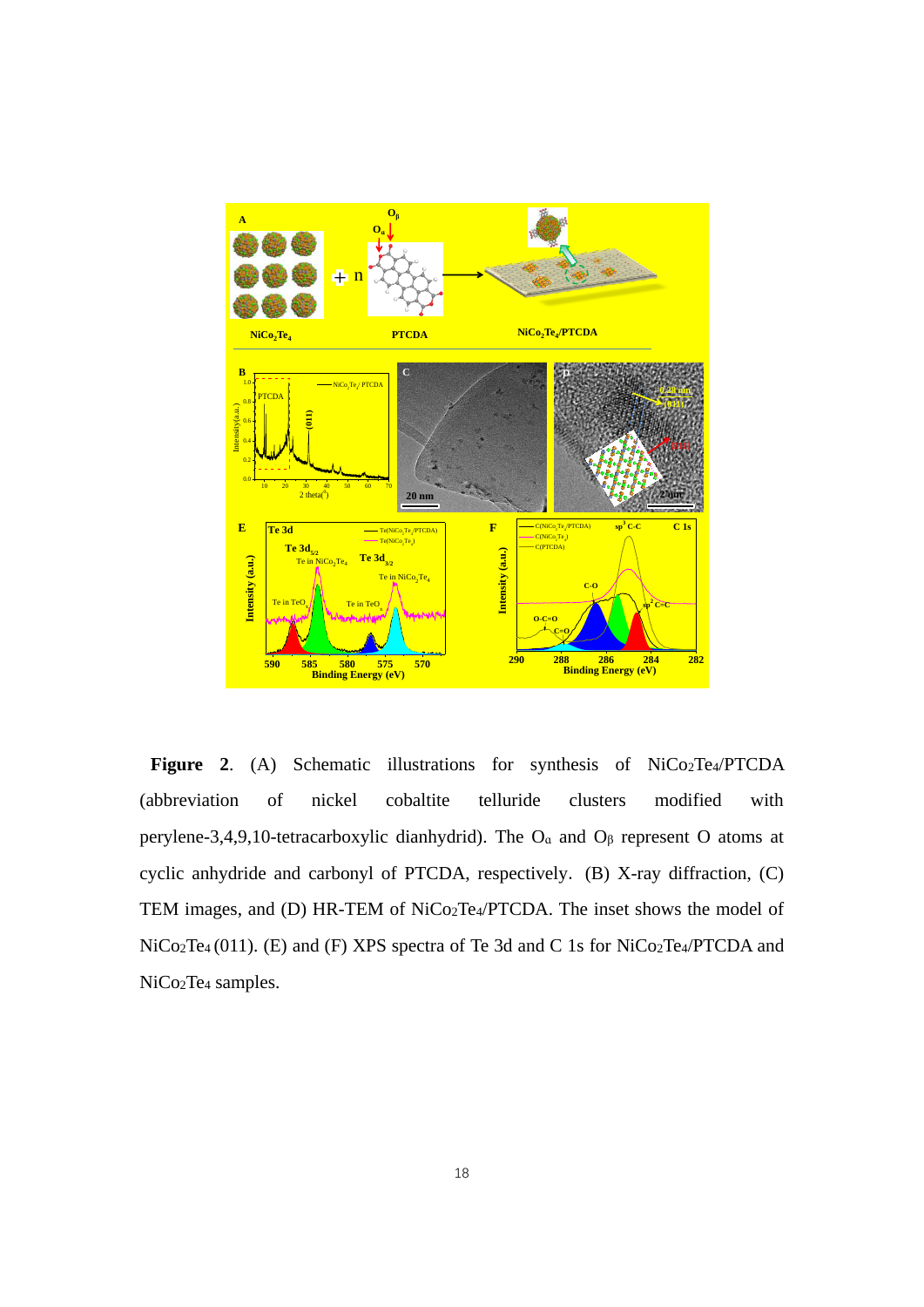

**Figure 3.** (A) Linear sweep polarization curves obtained in 1 M PBS (pH=7) for the NiCo<sub>2</sub>Te<sub>4</sub>/PTCDA (curve 1), NiCo<sub>2</sub>Te<sub>4</sub> (curve 2). (B) The ECSA-corrected Tafel plots derived from Koutecky-Levivh plots. The inset shows ECSA corrected turnover frequency (TOF) of  $NiCo<sub>2</sub>Te<sub>4</sub>$ , and  $NiCo<sub>2</sub>Te<sub>4</sub>/PTDCA$  at a potential of -100 mV for HER in 1 M PBS. (C) The Tafel slope versus overpotential at  $10 \text{ mA} \cdot \text{cm}^{-2}$  for various reported HER catalysts. Values were list in Table S1. (D) Nyquist plots of NiCo2Te4/PTCDA (curve 1) and NiCo2Te<sup>4</sup> (curve 2) from 10 kHz to 0.1 Hz at -0.2 V vs. RHE. (E) Chronoamperometric response recorded from NiCo2Te4/PTCDA (curve 1) and NiCo2Te<sup>4</sup> (curve 2) at the constant overpotentil to reach current density of -10 mA·cm−2 for HER. (F) The HER curves initial and after (curve 2) 2000 cycles with a scan rate of 100 mV⋅s<sup>-1</sup> between 0.20 and -0.20 V. All electrochemical tests are conducted in 1 M PBS electrolyte.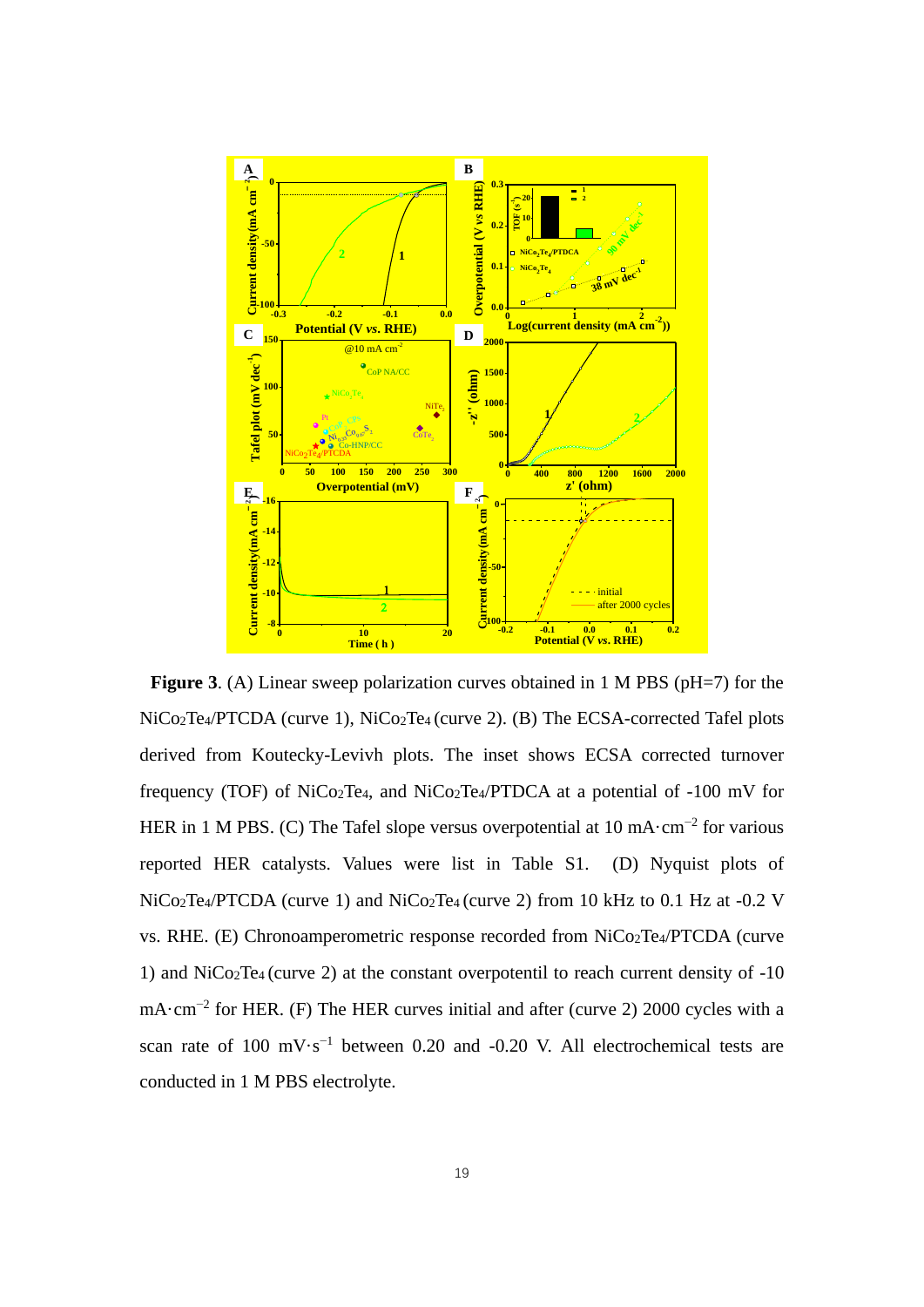

**Figure 4.** (A) Linear sweep polarization curves for the NiCo<sub>2</sub>Te<sub>4</sub>/PTCDA. (B) The ECSA-corrected Tafel plots derived from Koutecky-Levivh plots. (C) Tafel slope versus overpotential at 10 mA⋅cm<sup>-2</sup> for various reported OER catalysts. Values were list in Table S1. (D) Chronoamperometric response recorded from the NiCo2Te4/PTCDA (curve 1) and NiCo2Te<sup>4</sup> (curve 2) at the constant overpotentil to reach current density of 10 mA·cm<sup>-2</sup> for OER. (E) XPS spectra of Te 3d for the fresh NiCo2Te4/PTCDA electrode (curve 1), after HER testing (curve 2), after OER testing (curve 3), the fresh NiCo2Te<sup>4</sup> electrode (curve 4), after HER testing (curve 5), after OER testing (curve 6). (F) Electrolyzer properties of NiCo<sub>2</sub>Te<sub>4</sub>/PTCDA||NiCo<sub>2</sub>Te<sub>4</sub>/PTCDA (curve 1). The inset shows the chronoampermetric curve of the NiCo2Te4/ PTCDA||NiCo2Te4/PTCDA electrolyzer at a static potential of 1.61 V for 30 hours. All electrochemical tests are conducted in 1 M PBS electrolyte.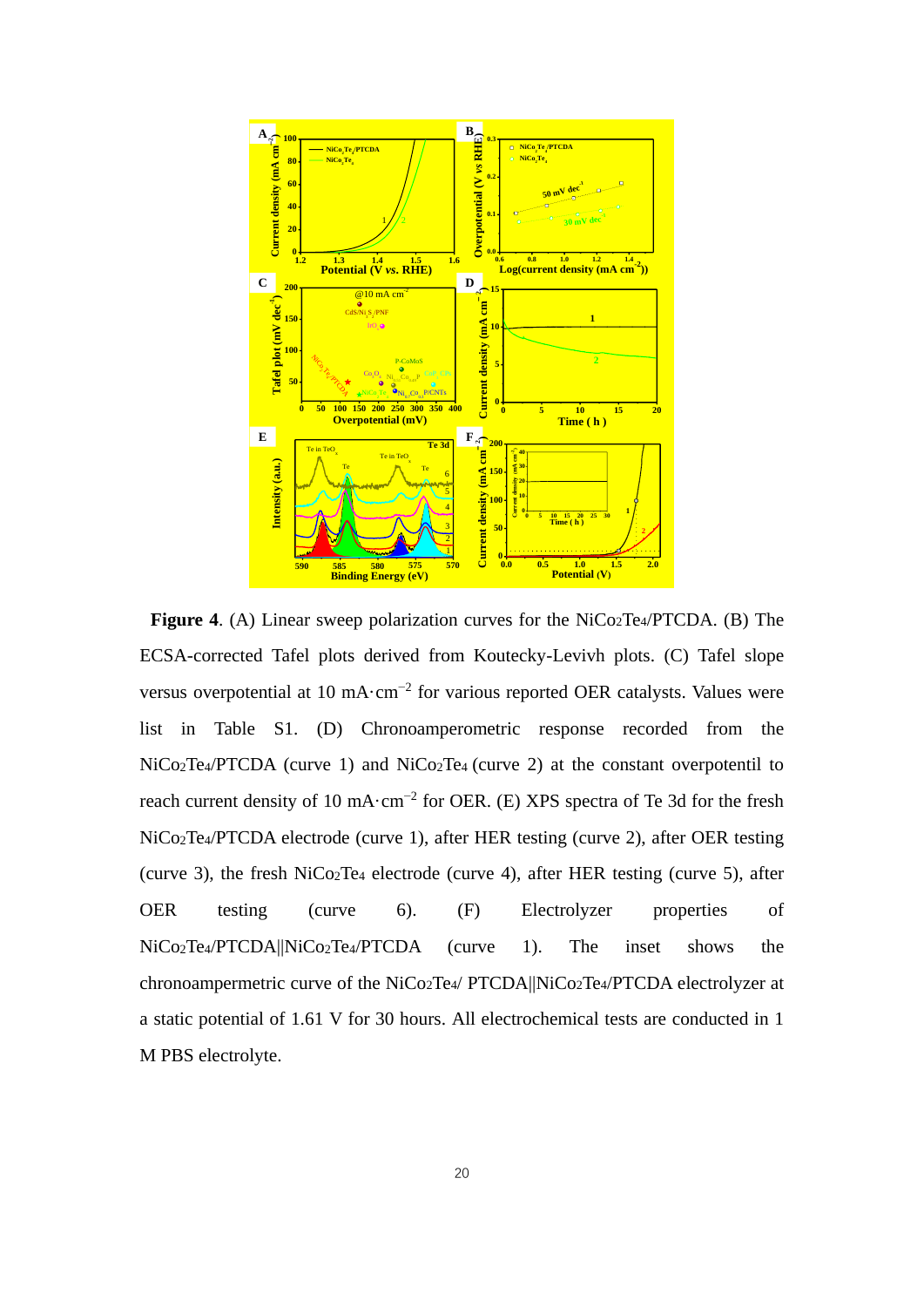

Figure 5. (A) The calculated density of states (DOS) of NiCo<sub>2</sub>Te<sub>4</sub>/PTCDA (black), NiCo2Te4 (red), PTCDA (green), Pt (blue), and H2O (cyan); (B) Bandgap energy, Valence band and Conduction band positions of several samples on an energy scale (eV) vs. RHE/Vacuum level.